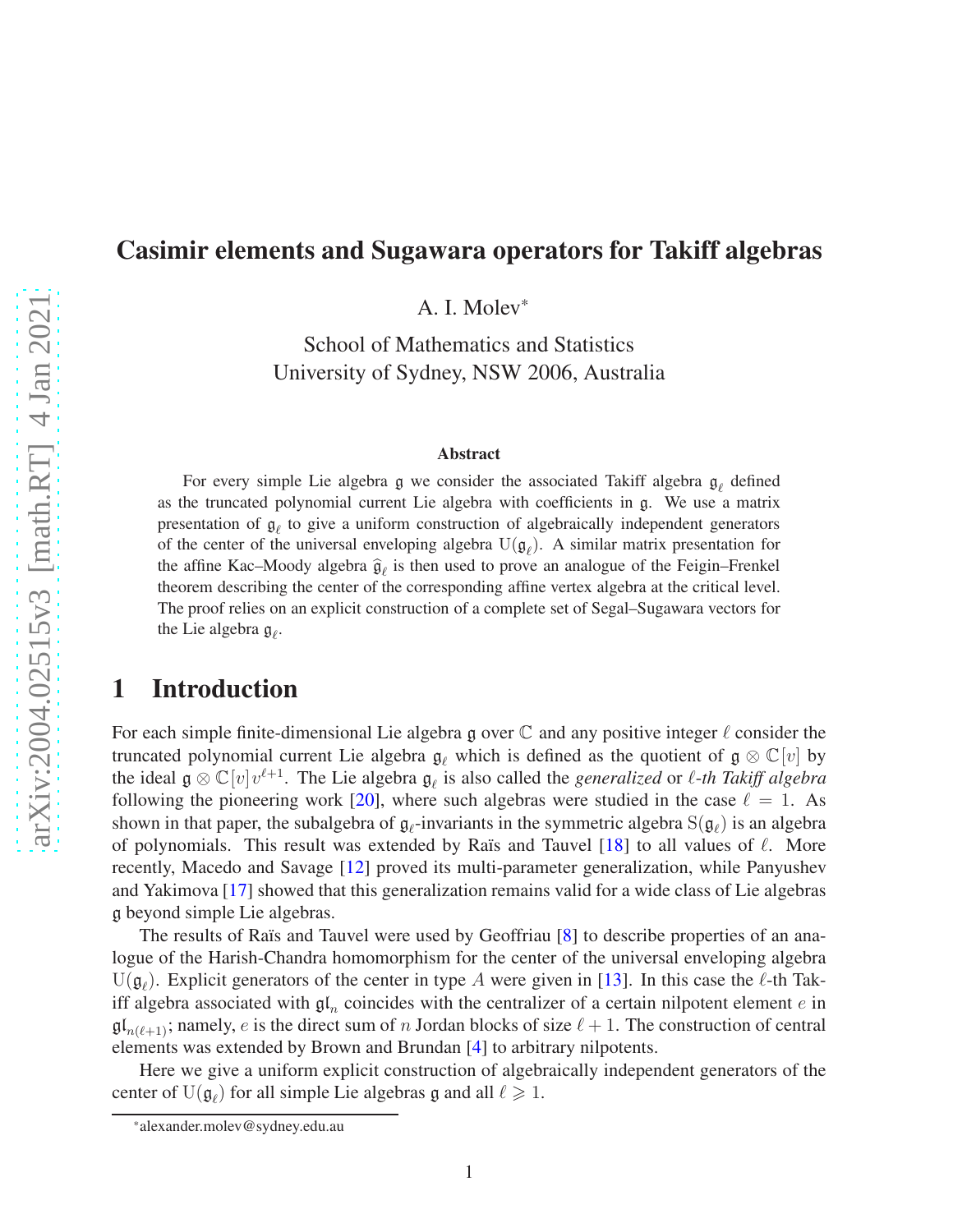Then we equip g*<sup>ℓ</sup>* with an invariant symmetric bilinear form by extending a standard normalized Killing form on  $\mathfrak g$ . The corresponding affine Kac–Moody algebra  $\widehat{\mathfrak g}_{\ell}$  is defined as a central extension of the Lie algebra of Laurent polynomials  $\mathfrak{g}_{\ell}[t, t^{-1}]$ . The vacuum module over  $\hat{\mathfrak{g}}_{\ell}$  is a vertex algebra whose center  $\mathfrak{z}(\hat{\mathfrak{g}}_{\ell})$  is a commutative associative algebra. In the case  $\ell = 0$  the structure of the center  $\mathfrak{z}(\widehat{\mathfrak{g}})$  at the critical level was described by a celebrated theorem of Feigin and Frenkel [\[6\]](#page-14-4) (see also [\[7\]](#page-14-5)), which states that  $\hat{\mathfrak{g}}(\hat{\mathfrak{g}})$  is an algebra of polynomials in infinitely many variables. We show that this property is shared by the center  $\mathfrak{z}(\hat{\mathfrak{g}}_{\ell})$  for all  $\ell \geq 1$ .

Our arguments rely on matrix presentations of the Lie algebras  $\mathfrak{g}_{\ell}$  and  $\hat{\mathfrak{g}}_{\ell}$ . Such presentations of the classical Lie algebras and the exceptional Lie algebra of type *G*<sup>2</sup> played a key role in the constructions of generators of the Feigin–Frenkel center  $\hat{\mathfrak{z}}(\hat{\mathfrak{g}})$  in [\[14\]](#page-15-3) and [\[16\]](#page-15-4); see also [\[22\]](#page-15-5) for a different approach. A recent work by Wendlandt [\[21\]](#page-15-6) provides a significant extension of the matrix techniques by giving a presentation of  $U(\mathfrak{g})$  for any simple Lie algebra g associated with its arbitrary faithful representation. We recall some results from that paper below as they will be needed for our calculations. To show that our central elements are free generators of  $\mathfrak{z}(\hat{\mathfrak{g}}_{\ell})$ we use the classical limit and employ the Macedo–Savage theorem [\[12\]](#page-14-0) in the particular case of 'double' Takiff algebras.

An analogue of the Feigin–Frenkel theorem for Takiff algebras in type *A* was already proved by Arakawa and Premet [\[1\]](#page-14-6) as a particular case of a more general theorem describing the centers at the critical level of the affine vertex algebras associated with centralizers of nilpotent elements in simple Lie algebras. Explicit generators of the center in type *A* were produced in [\[15\]](#page-15-7).

As in [\[1\]](#page-14-6) and [\[15\]](#page-15-7), our generators of the center  $\mathfrak{z}(\hat{\mathfrak{g}}_{\ell})$  can be used to produce generators of quantum shift of argument subalgebras of U(g*<sup>ℓ</sup>* ). We expect that under certain regularity conditions they will be 'quantizations' of the Mishchenko–Fomenko subalgebras of S(g*<sup>ℓ</sup>* ) thus yielding a solution of Vinberg's quantization problem for Takiff algebras.

#### <span id="page-1-1"></span>2 Matrix presentations

We start by recalling some standard tensor product notation. Any  $N \times N$  matrix  $X = [X_{ij}]$  with entries in an associative algebra  $A$  will be regarded as the element

<span id="page-1-0"></span>
$$
X = \sum_{i,j=1}^{N} X_{ij} \otimes e_{ij} \in \mathcal{A} \otimes \text{End} \mathbb{C}^{N},
$$
\n(2.1)

where the  $e_{ij} \in \text{End } \mathbb{C}^N$  denote the standard matrix units. We will need tensor product algebras of the form  $\mathcal{A} \otimes \text{End}(\mathbb{C}^N)^{\otimes m}$ . For any  $a \in \{1, \ldots, m\}$  we will denote by  $X_a$  the element [\(2.1\)](#page-1-0) associated with the *a*-th copy of  $\text{End }\mathbb{C}^N$  so that

$$
X_a = \sum_{i,j=1}^N X_{ij} \otimes 1^{\otimes (a-1)} \otimes e_{ij} \otimes 1^{\otimes (m-a)} \in \mathcal{A} \otimes \text{End}(\mathbb{C}^N)^{\otimes m}.
$$

Given any element

$$
C = \sum_{i,j,k,l=1}^{N} c_{ijkl} e_{ij} \otimes e_{kl} \in \text{End } \mathbb{C}^{N} \otimes \text{End } \mathbb{C}^{N},
$$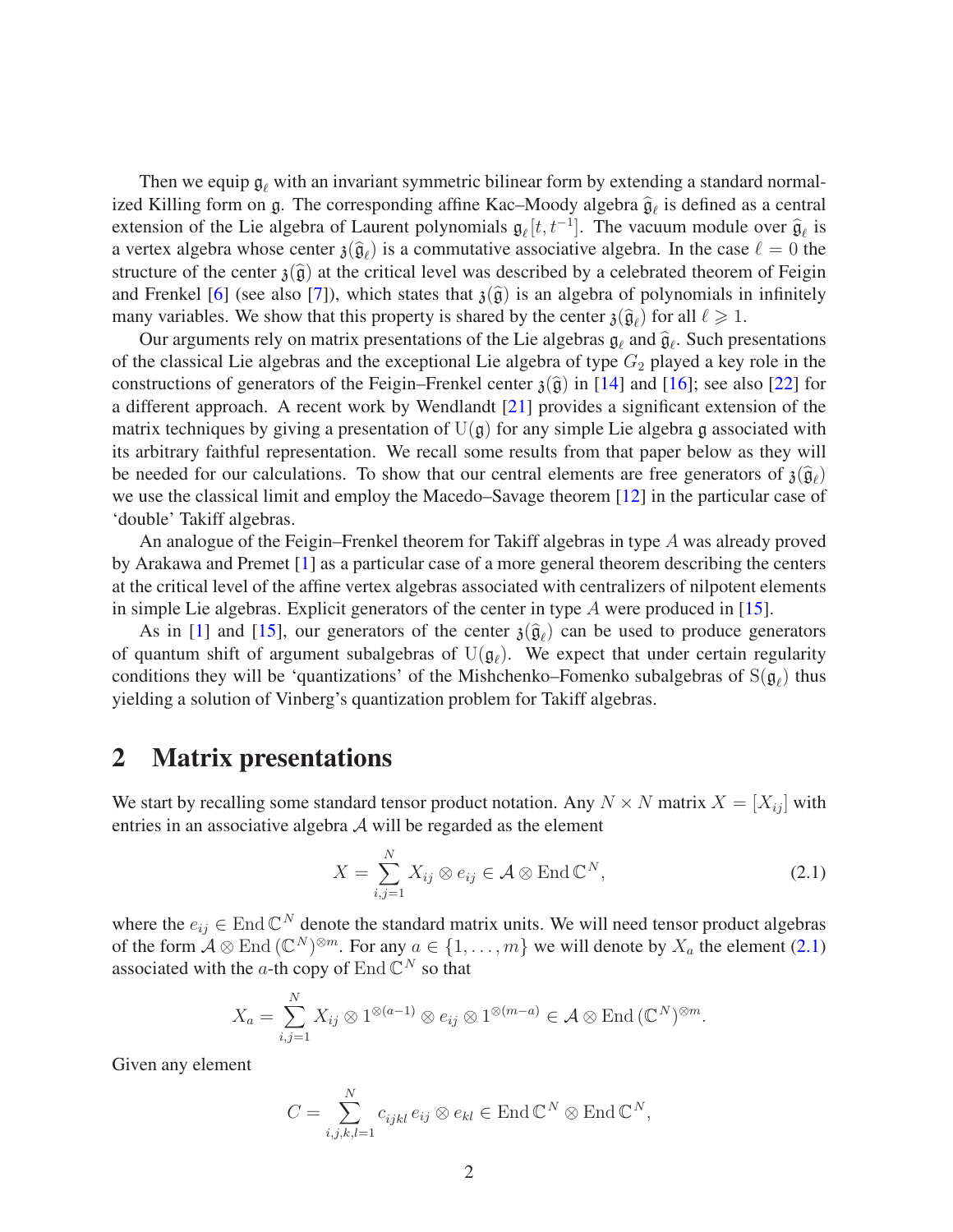for any two indices  $a, b \in \{1, \ldots, m\}$  such that  $a < b$ , we set

$$
C_{ab} = \sum_{i,j,k,l=1}^{N} c_{ijkl} 1^{\otimes (a-1)} \otimes e_{ij} \otimes 1^{\otimes (b-a-1)} \otimes e_{kl} \otimes 1^{\otimes (m-b)} \in \text{End}(\mathbb{C}^N)^{\otimes m}.
$$

Sometimes an additional copy of the endomorphism algebra  $\text{End }\mathbb{C}^N$  labelled by 0 will be used so that the notation extends accordingly to that case.

For any  $a \in \{1, \ldots, m\}$  the *partial trace*  $\text{tr}_a$  will be understood as the linear map

$$
\text{tr}_a: \text{End}\,(\mathbb{C}^N)^{\otimes m} \to \text{End}\,(\mathbb{C}^N)^{\otimes (m-1)}
$$

which acts as the usual trace map on the *a*-th copy of  $\text{End }\mathbb{C}^N$  and is the identity map on all the remaining copies. Similarly, the *partial transposition*  $t_a$  is the linear map on End  $(\mathbb{C}^N)^{\otimes m}$  which acts as the usual transposition  $t : e_{ij} \mapsto e_{ji}$  on the *a*-th copy of End  $\mathbb{C}^N$  and is the identity map on all the remaining copies.

For a given simple Lie algebra g over  $\mathbb C$  introduce a symmetric invariant bilinear form  $\langle , \rangle$ as the normalized Killing form

<span id="page-2-0"></span>
$$
\langle X, Y \rangle = \frac{1}{2h^{\vee}} \operatorname{tr} \left( \operatorname{ad} X \operatorname{ad} Y \right), \tag{2.2}
$$

where  $h^{\vee}$  is the dual Coxeter number for g. Fix a basis  $J^1, \ldots, J^d$  of g and let  $J_1, \ldots, J_d$  be the basis dual to  $J^1, \ldots, J^d$  with respect to the form [\(2.2\)](#page-2-0). Define Casimir elements by

<span id="page-2-4"></span>
$$
\overline{\Omega} = \sum_{i=1}^{d} J_i \otimes J^i \in \mathrm{U}(\mathfrak{g}) \otimes \mathrm{U}(\mathfrak{g}) \quad \text{and} \quad \omega = \sum_{i=1}^{d} J_i J^i \in \mathrm{U}(\mathfrak{g}). \tag{2.3}
$$

With the chosen normalization of the Killing form, the eigenvalue of  $\omega$  in the adjoint representation equals  $2h^{\vee}$  which coincides with the value of the parameter  $c_{\mathfrak{g}}$  in [\[21\]](#page-15-6). Now let  $\rho$ :  $\mathfrak{g} \to \mathfrak{gl}(V)$  be a faithful representation of g of dimension dim  $V = N$ . Identify the vector space V with  $\mathbb{C}^N$  by choosing a basis and set

$$
\Omega = (\rho \otimes \rho)(\overline{\Omega}) \in \text{End } \mathbb{C}^N \otimes \text{End } \mathbb{C}^N.
$$

Furthermore, define the matrix

<span id="page-2-5"></span>
$$
F = \sum_{i,j=1}^{N} F_{ij} \otimes e_{ij} \in \mathrm{U}(\mathfrak{g}) \otimes \mathrm{End} \, \mathbb{C}^{N}, \tag{2.4}
$$

by setting  $F = -(1 \otimes \rho)(\overline{\Omega}).$ 

The following presentation of  $U(g)$  is due to Wendlandt [\[21,](#page-15-6) Proposition 4.4].

<span id="page-2-2"></span>**Proposition 2.1.** *The algebra*  $U(g)$  *is generated by the elements*  $F_{ij}$  *with*  $1 \leq i, j \leq N$  *subject only to the relations*

<span id="page-2-1"></span>
$$
F_1 F_2 - F_2 F_1 = \Omega F_2 - F_2 \Omega \tag{2.5}
$$

 $in$  U( $\mathfrak{g}$ )  $\otimes$  End  $\mathbb{C}^N$   $\otimes$  End  $\mathbb{C}^N$ *, and* 

<span id="page-2-3"></span>
$$
F^2 - ((F^t)^2)^t = h^{\vee} F.
$$
 (2.6)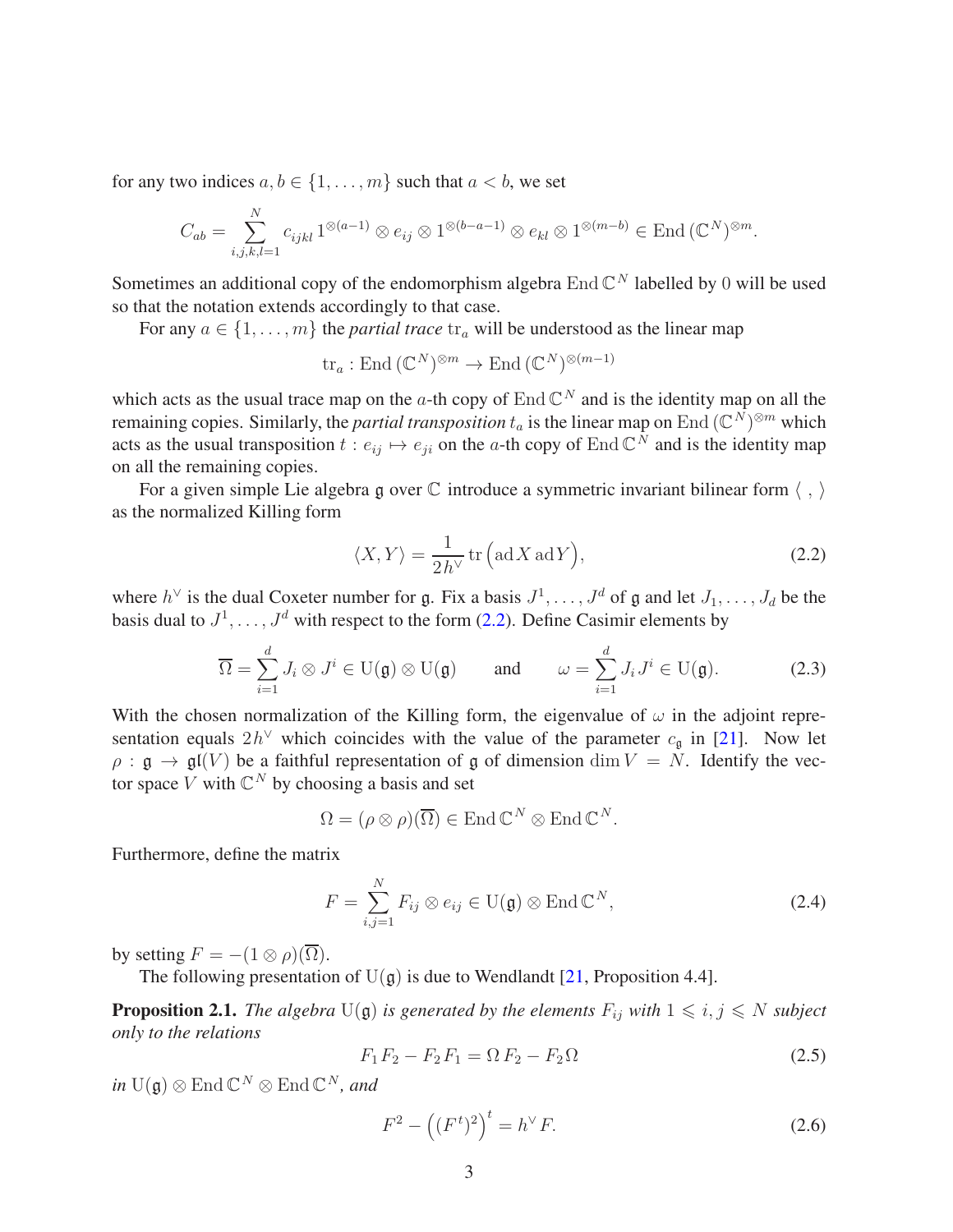It is easy to see that  $[F_1 + F_2, \Omega] = 0$  so that relation [\(2.5\)](#page-2-1) can be written in the equivalent form

<span id="page-3-2"></span>
$$
F_1 F_2 - F_2 F_1 = F_1 \Omega - \Omega F_1. \tag{2.7}
$$

*Remark* 2.2. Let  $P \in \text{End } \mathbb{C}^N \otimes \text{End } \mathbb{C}^N$  be the operator permuting the tensor factors (see also [\(4.9\)](#page-10-0) below). Proposition [2.1](#page-2-2) will hold if [\(2.6\)](#page-2-3) is replaced by a system of linear relations on the entries of the matrix *F* given by

<span id="page-3-0"></span>
$$
\operatorname{tr}_2(\Omega F_2 - F_2 \Omega)P = h^{\vee} F_1.
$$
\n(2.8)

If  $\rho$  is the vector representation for the classical types, then in types *B*, *C* and *D* this is equivalent to the skew-symmetry condition  $F + F' = 0$  with respect to the bilinear form defining the orthogonal or symplectic Lie algebra. In type *A* the relation poses no extra conditions on the generator matrix. An explicit form of the symmetry conditions  $(2.8)$  for the 7-dimensional representation in type  $G_2$  can be found in [\[16\]](#page-15-4).

One consequence of relation  $(2.5)$  is the following well-known property of the powers of the generator matrix; cf. [\[14,](#page-15-3) Proposition 4.2.1].

#### **Corollary 2.3.** All elements  $\text{tr } F^m$  with  $m \geq 0$  belong to the center of  $U(\mathfrak{g})$ .

It is also known that by taking  $\rho$  to be the lowest-dimension representation of  $g$ , one can choose algebraically independent generators of the center of  $U(g)$  among the Casimir elements tr *F <sup>m</sup>* (with the exception of type *D*, where a Pfaffian-type element Pf *F* has to be added). The required values of *m* coincide with the degrees of basic invariants of the symmetric algebra  $S(g)$ as given in Table 1.

| Type of $\mathfrak g$ | Degrees of generators        |
|-----------------------|------------------------------|
| $A_n$                 | $2, 3, \ldots, n+1$          |
| $B_n$                 | $2, 4, \ldots, 2n$           |
| $C_n$                 | $2, 4, \ldots, 2n$           |
| $D_n$                 | $2, 4, \ldots, 2n-2, n$      |
| $E_6$                 | 2, 5, 6, 8, 9, 12            |
| $E_7$                 | 2, 6, 8, 10, 12, 14, 18      |
| $E_8$                 | 2, 8, 12, 14, 18, 20, 24, 30 |
| $F_4$                 | 2, 6, 8, 12                  |
| G0                    | 2,6                          |

Table 1: Degrees of basic invariants

More precisely, the following holds.

<span id="page-3-1"></span>**Corollary 2.4.** *Except for type*  $D_n$ *, the elements*  $tr F^m$  *with*  $m$  *running over the values specified in Table 1 are algebraically independent generators of the center of the algebra*  $U(\mathfrak{g})$ *.* 

*In type*  $D_n$  *the elements*  $\text{tr } F^m$  *with*  $m = 2, 4, \ldots, 2n - 2$  *and* Pf *F are algebraically independent generators of the center of the algebra*  $U(\mathfrak{g})$ *.*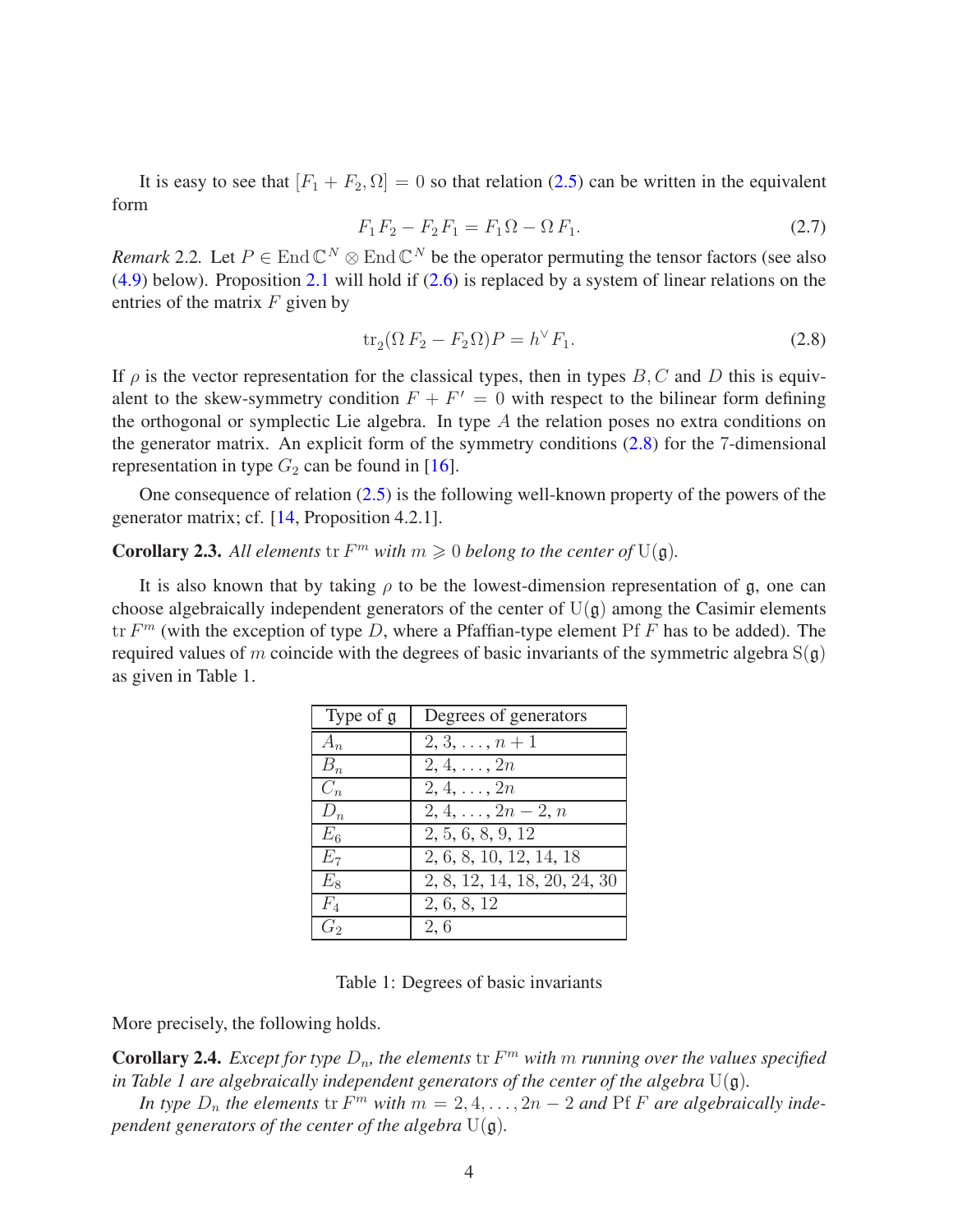Corollary [2.4](#page-3-1) is a classical result for types *A, B, C, D*, but it appears to be less known for the exceptional types. In those cases, to prove that the elements tr *F <sup>m</sup>* are algebraically independent generators, one only needs to verify that their top degree components are basic g-invariants of the symmetric algebra  $S(g)$ . The latter property goes back to Kuin' [\[10\]](#page-14-7), [\[11\]](#page-14-8), with some cases previously considered by Coxeter  $[5]$  ( $E_6$ ) and Takeuchi  $[19]$  ( $F_4$ ). A direct claim about these Casimir elements was made in [\[2\]](#page-14-10), [\[3\]](#page-14-11).

To give more details for the exceptional types, recall that the theorem of Kuin′ , whose proof is given in [\[11,](#page-14-8) §2.2], reads as follows. Suppose that  $\Lambda_1, \ldots, \Lambda_N$  are the weights of the lowestdimension representation  $(V, \rho)$  of g. The weights are understood as elements of the Cartan subalgebra h of  $\mathfrak g$ , where  $\mathfrak h^*$  and  $\mathfrak h$  are identified via the form [\(2.2\)](#page-2-0). That is, *V* has a basis  $v_1, \ldots, v_N$  such that any element  $X \in \mathfrak{h}$  acts by

$$
Xv_a = \langle \Lambda_a, X \rangle v_a, \qquad a = 1, \dots, N.
$$

The theorem states that the power sums

<span id="page-4-0"></span>
$$
P_m = \sum_{a=1}^{N} \Lambda_a^m \tag{2.9}
$$

with *m* running over the respective degrees in Table 1, are algebraically independent generators of the subalgebra of W-invariants  $S(h)^W$  in  $S(h)$ , where W denotes the Weyl group of g.

Returning to Corollary [2.4,](#page-3-1) choose a special form of the Casimir element  $\overline{\Omega}$  in [\(2.3\)](#page-2-4) by taking a basis  $J^1, \ldots, J^d$  of g such that  $J^1, \ldots, J^n$  form a basis of the Cartan subalgebra h, while the remaining  $J^i$ s are root vectors. Then the vectors  $J_1, \ldots, J_n$  of the dual basis will also belong to h. Consider the entries  $F_{ij}$  of the matrix  $F$  defined in [\(2.4\)](#page-2-5) as elements of the symmetric algebra S(g). A nonzero contribution to the image of the element  $\text{tr } F^m \in S(\mathfrak{g})^{\mathfrak{g}}$  under the Chevalley isomorphism  $S(g)^g \to S(h)^W$  will only come from its part tr $\overline{F}^m$ , where

$$
\overline{F} = -\sum_{i=1}^{n} J_i \otimes \rho(J^i).
$$

By our choice of parameters,  $\rho(J^i)$  is a diagonal matrix of the form

$$
\rho(J^i) = \sum_{a=1}^N \langle \Lambda_a, J^i \rangle e_{aa}.
$$

Hence, the Chevalley image of tr *F <sup>m</sup>* equals

$$
\sum_{a=1}^{N} \left( -\sum_{i=1}^{n} \langle \Lambda_a, J^i \rangle J_i \right)^m = (-1)^m \sum_{a=1}^{N} \Lambda_a^m = (-1)^m P_m
$$

which thus coincides with the element  $(2.9)$ , up to a sign.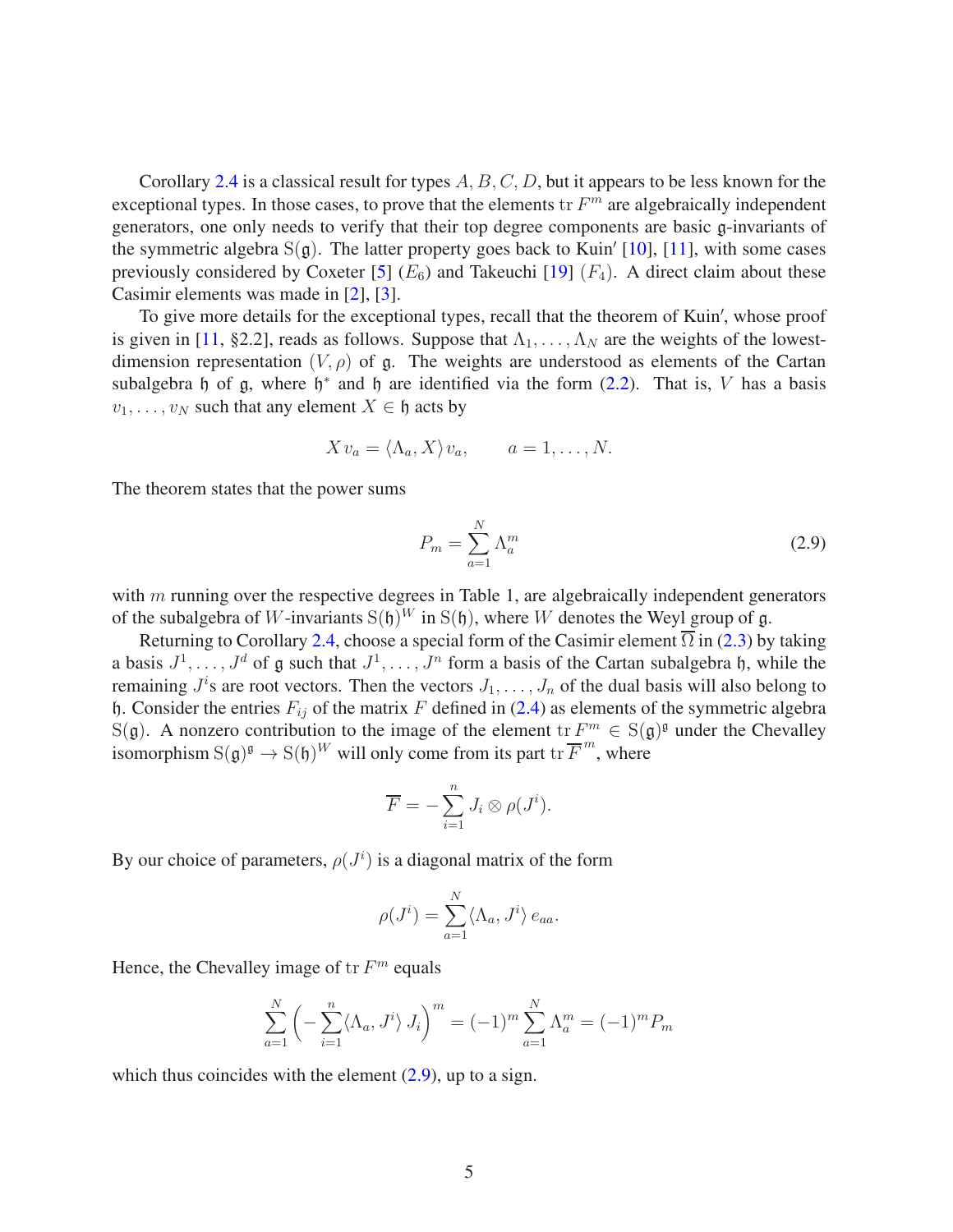### <span id="page-5-1"></span>3 Casimir elements for Takiff algebras

We will use the presentation of g associated with an arbitrary faithful representation  $\rho$ , as given in Proposition [2.1.](#page-2-2) Introduce elements of the Takiff algebra g*<sup>ℓ</sup>* as defined in the Introduction, by  $F_{ij}^{(r)} = F_{ij}v^r$  for  $r = 0, 1, \dots, \ell$ . We combine them into the respective matrices

$$
F^{(r)} = \sum_{i,j=1}^{N} F_{ij}^{(r)} \otimes e_{ij} \in \mathrm{U}(\mathfrak{g}_{\ell}) \otimes \mathrm{End} \, \mathbb{C}^{N}.
$$

For a variable *u* set

$$
F(u) = F^{(0)} + F^{(1)}u + \dots + F^{(\ell)}u^{\ell}.
$$

The traces of powers of this matrix are polynomials in *u* of the form

$$
\operatorname{tr} F(u)^m = \sum_r \theta_m^{(r)} u^r, \qquad \theta_m^{(r)} \in \mathrm{U}(\mathfrak{g}_\ell).
$$

<span id="page-5-0"></span>**Proposition 3.1.** All elements  $\theta_m^{(r)}$  with  $m \geq 1$  and  $r = m\ell, m\ell - 1, \ldots, m\ell - \ell$  belong to the *center of the algebra* U(g*<sup>ℓ</sup>* )*.*

*Proof.* Since  $g = [g, g]$ , the Lie algebra  $g_\ell$  is generated by the elements  $F_{ij}^{(0)}$  and  $F_{ij}^{(1)}$  with  $1 \leq i, j \leq N$ . Hence, it is sufficient to verify that all commutators

$$
\left[F_{ij}^{(0)}, \text{tr}\,F(u)^m\right] \qquad \text{and} \qquad \left[F_{ij}^{(1)}, \text{tr}\,F(u)^m\right]
$$

are polynomials in *u* whose degrees are less than  $m\ell - \ell$ . We will use the matrix notation of Section [2](#page-1-1) and consider the algebra  $U(g_\ell) \otimes \text{End } \mathbb{C}^N \otimes \text{End } \mathbb{C}^N$  with the tensor factors  $\text{End } \mathbb{C}^N$ labelled by 0 and 1. Relation  $(2.5)$  implies

$$
\begin{aligned}\n\left[F_0^{(0)}, F(u)_1^m\right] &= \sum_{i=1}^m F(u)_1^{i-1} \left[F_0^{(0)}, F(u)_1\right] F(u)_1^{m-i} \\
&= \sum_{i=1}^m F(u)_1^{i-1} \left[\Omega_{01}, F(u)_1\right] F(u)_1^{m-i} = \left[\Omega_{01}, F(u)_1^m\right].\n\end{aligned}
$$

Therefore, taking the partial trace  $tr_1$  on both sides and using its cyclic property we can conclude that  $[F_0^{(0)}]$  $b_0^{(0)}$ , tr<sub>1</sub>  $F(u)_1^m$ ] = 0. We also have

$$
u\left[F_0^{(1)}, F(u)_1\right] = \left[\Omega_{01}, F(u)_1 - F_1^{(0)}\right].
$$

Hence, a similar calculation gives

$$
u\left[F_0^{(1)}, \text{tr}_1 F(u)_1^m\right] = -\sum_{i=1}^m \text{tr}_1 F(u)_1^{i-1} \left[\Omega_{01}, F_1^{(0)}\right] F(u)_1^{m-i}.
$$

However, the degree of the polynomial in *u* on the right hand side is *mℓ*−*ℓ* so that the commutator  $[F_0^{(1)}]$  $D_0^{(1)}$ ,  $\text{tr}_1 F(u)_1^m$  is a polynomial of degree less than  $m\ell - \ell$ , as required.  $\Box$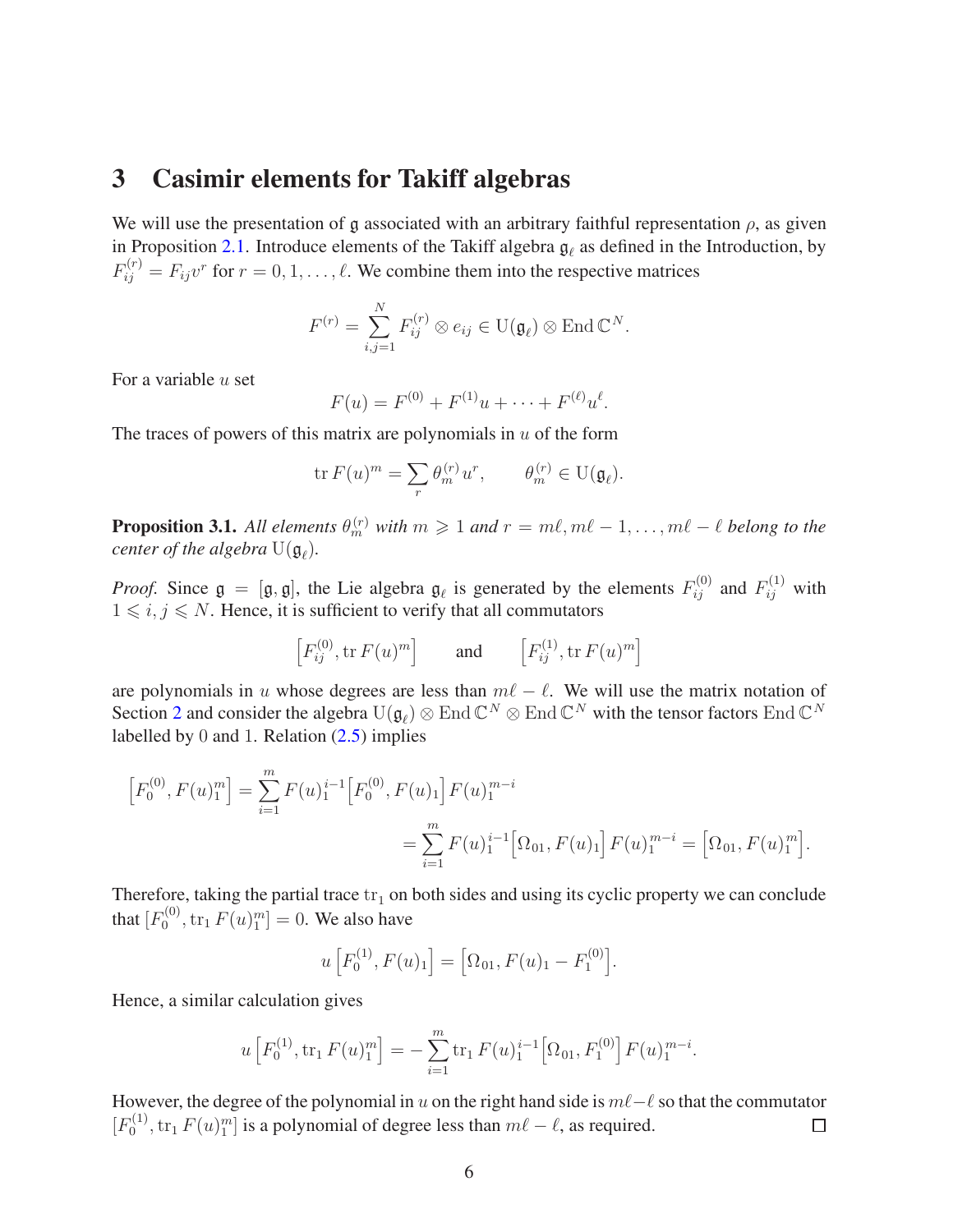*Remark* 3.2. Proposition [3.1](#page-5-0) and its proof extend to the reductive Lie algebra  $\mathfrak{gl}_N$ , where the  $F_{ij}$ should be replaced by the standard basis elements  $E_{ij}$  of  $\mathfrak{gl}_N$ . If  $\rho$  is the vector representation of  $\mathfrak{gl}_N$ , the Casimir elements provided by the proposition are closely related to one of the families produced in [\[13\]](#page-14-2). □

Now suppose that  $g = o_{2n}$  is the orthogonal Lie algebra (of type  $D_n$ ). We will use its presentation where the elements of g are skew-symmetric  $2n \times 2n$  matrices with the usual matrix commutator. In relation  $(2.5)$  we have

$$
\Omega = \sum_{i,j=1}^{2n} (e_{ij} \otimes e_{ji} - e_{ij} \otimes e_{ij}),
$$

while [\(2.8\)](#page-3-0) is equivalent to  $F + F^t = 0$ . Define the *Pfaffian* of the matrix  $F(u)$  by the formula

<span id="page-6-2"></span>
$$
\text{Pf } F(u) = \sum_{\sigma} \text{sgn } \sigma \cdot F_{\sigma(1)\sigma(2)}(u) \dots F_{\sigma(2n-1)\sigma(2n)}(u),\tag{3.1}
$$

summed over the elements  $\sigma$  of the subset  $A_{2n} \subset \mathfrak{S}_{2n}$  of the symmetric group  $\mathfrak{S}_{2n}$  which consists of the permutations with the properties  $\sigma(2k-1) < \sigma(2k)$  for all  $k = 1, \ldots, n$  and  $\sigma(1) < \sigma(3) < \cdots < \sigma(2n-1)$ . Introduce the coefficients of the polynomial Pf  $F(u)$  by

$$
Pf F(u) = \sum_{r} \pi^{(r)} u^{r}.
$$

<span id="page-6-1"></span>**Proposition 3.3.** All coefficients  $\pi^{(r)}$  with  $r = n\ell, n\ell - 1, \ldots, n\ell - \ell$  belong to the center of the *algebra* U(g*<sup>ℓ</sup>* )*.*

*Proof.* It is enough to prove that the commutators

<span id="page-6-0"></span>
$$
\[F_{ij}^{(0)}, \text{Pf } F(u)\] \qquad \text{and} \qquad \left[F_{ij}^{(1)}, \text{Pf } F(u)\right] \tag{3.2}
$$

are polynomials in *u* of degree less than  $n\ell - \ell$ . Note that for any permutation  $\pi \in \mathfrak{S}_{2n}$  the mapping  $F_{ij}^{(r)} \mapsto F_{\pi(i)}^{(r)}$  $\pi^{(r)}_{\pi(i)\pi(j)}$  defines an automorphism of the Lie algebra  $\mathfrak{g}_{\ell}$ . Hence, it is sufficient to verify the required properties of the commutators in [\(3.2\)](#page-6-0) for  $i = 1$  and  $j = 2$ . This follows by a straightforward calculation with the use of the commutation relations

$$
\[F_{ij}^{(0)}, F_{kl}(u)\] = \delta_{kj} F_{il}(u) - \delta_{il} F_{kj}(u) - \delta_{ki} F_{jl}(u) + \delta_{jl} F_{ki}(u)
$$

and

$$
u\left[F_{ij}^{(1)}, F_{kl}(u)\right] = \left[F_{ij}^{(0)}, F_{kl}(u) - F_{kl}^{(0)}\right]
$$

and arguing as in the proof of Proposition [3.1.](#page-5-0)

*Remark* 3.4*.* Analogous expressions for the Pfaffian-type central elements can also be written for the presentations of the orthogonal Lie algebra associated with arbitrary non-degenerate symmetric bilinear forms on  $\mathbb{C}^{2n}$ ; cf. [\[14,](#page-15-3) Sec. 8].  $\Box$ 

Return to an arbitrary simple Lie algebra g and suppose now that  $\rho$  is the lowest-dimension representation of g.

 $\Box$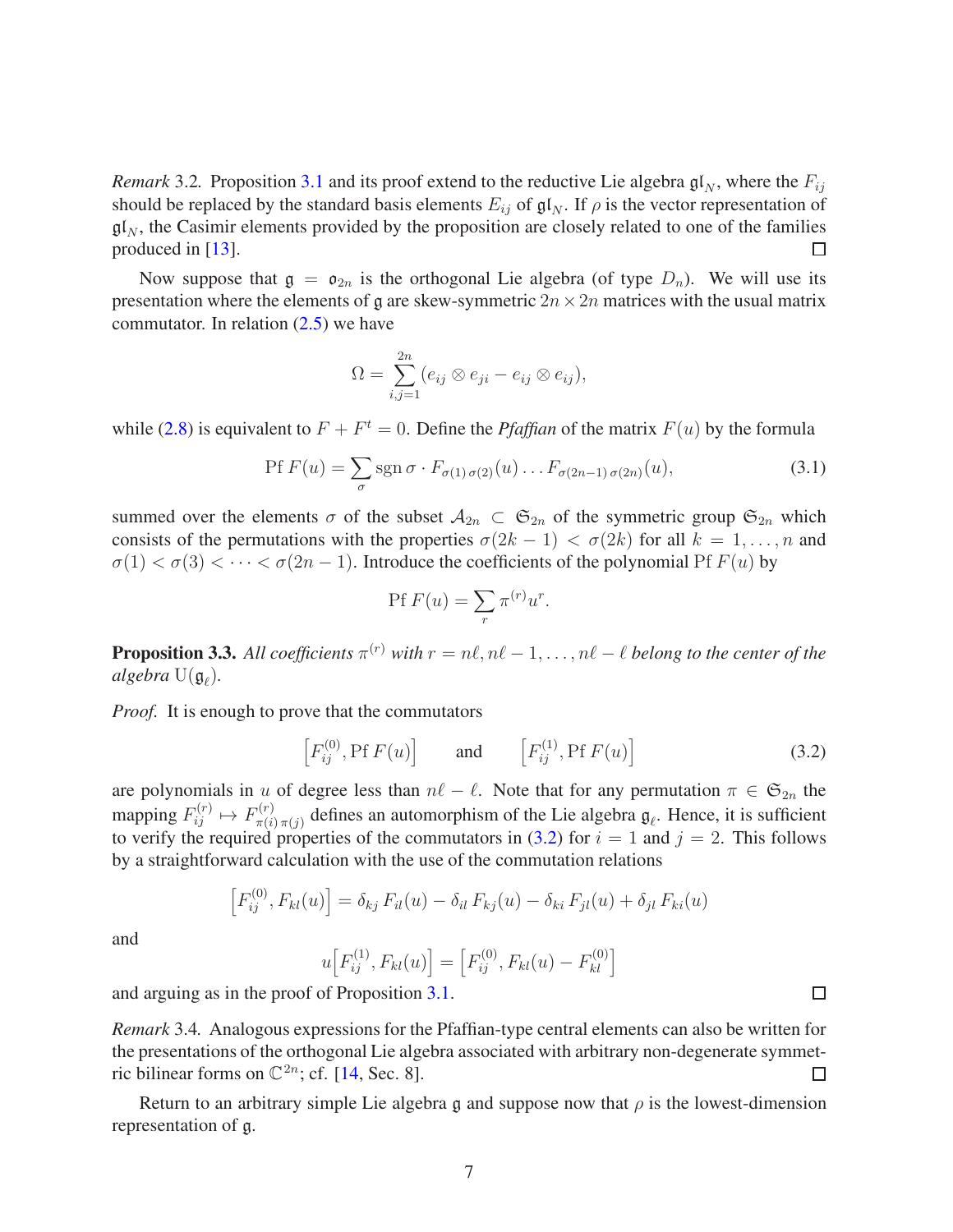**Theorem 3.5.** *Except for type*  $D_n$ , the elements  $\theta_m^{(r)}$  with  $m$  running over the values specified in *Table 1 and r* = *mℓ, mℓ* −1*, . . . , mℓ* −*ℓ, are algebraically independent generators of the center of the algebra* U(g*<sup>ℓ</sup>* )*.*

*In type*  $D_n$  *the elements*  $\theta_m^{(r)}$  *with*  $m = 2, 4, \ldots, 2n - 2$  *and*  $r = m\ell, m\ell - 1, \ldots, m\ell - \ell$ *together with π* (*r*) *with r* = *nℓ, nℓ* − 1*, . . . , nℓ* − *ℓ, are algebraically independent generators of the center of the algebra*  $U(\mathfrak{g}_{\ell}).$ 

*Proof.* All these elements belong to the center of  $U(\mathfrak{g}_{\ell})$  by Propositions [3.1](#page-5-0) and [3.3.](#page-6-1) Their symbols in the symmetric algebra S(g*<sup>ℓ</sup>* ) are g*<sup>ℓ</sup>* -invariants. Moreover, these invariants are associated with basic g-invariants in  $S(g)$  in the way described in [\[18,](#page-15-1) Sec. 3.1]. Therefore, applying [18, Théorème 4.5], we can conclude that the symbols are algebraically independent generators of the subalgebra of g*<sup>ℓ</sup>* -invariants in S(g*<sup>ℓ</sup>* ). This implies the desired property of the central elements in  $U(\mathfrak{g}_{\ell}).$ □

#### 4 Segal–Sugawara vectors

We will identify the Lie algebra  $\frak{g}$  with a subalgebra of  $\frak{g}_{\ell}$  via the embedding  $F_{ij} \mapsto F_{ij}^{(0)}$ . Extend the form [\(2.2\)](#page-2-0) defined on this subalgebra to the Lie algebra  $\mathfrak{g}_{\ell}$  by positing that all elements  $F_{ij}^{(r)}$ *ij* with  $r = 1, \ldots, \ell$  belong to its kernel. This defines a symmetric invariant bilinear form  $\langle , \rangle$  on  $\mathfrak{g}_{\ell}$ . The corresponding affine Kac–Moody algebra  $\widehat{\mathfrak{g}}_{\ell}$  is the central extension

$$
\widehat{\mathfrak{g}}_{\ell} = \mathfrak{g}_{\ell}[t, t^{-1}] \oplus \mathbb{C} K,
$$

where  $\mathfrak{g}_{\ell}[t, t^{-1}]$  is the Lie algebra of Laurent polynomials in *t* with coefficients in  $\mathfrak{g}_{\ell}$ . For any  $r \in \mathbb{Z}$  and  $X \in \mathfrak{g}_{\ell}$  we will write  $X[r] = X t^r$ . The commutation relations of the Lie algebra  $\hat{\mathfrak{g}}_{\ell}$ have the form

<span id="page-7-0"></span>
$$
\[X[r], Y[s]\] = [X, Y][r + s] + r \,\delta_{r, -s} \langle X, Y \rangle \, K, \qquad X, Y \in \mathfrak{g}_{\ell},\tag{4.1}
$$

and the element *K* is central in  $\hat{\mathfrak{g}}_{\ell}$ .

The *vacuum module at the level*  $k \in \mathbb{C}$  over  $\hat{\mathfrak{g}}_{\ell}$  is the quotient  $V_k(\mathfrak{g}_{\ell}) = U(\hat{\mathfrak{g}}_{\ell})/I$ , where I is the left ideal of  $U(\hat{\mathfrak{g}}_\ell)$  generated by  $\mathfrak{g}_\ell[t]$  and the element  $K-k$ . The Poincaré–Birkhoff–Witt theorem implies that this quotient is isomorphic to the universal enveloping algebra  $U(t^{-1}g_\ell[t^{-1}])$ , as a vector space. The vacuum module is equipped with a vertex algebra structure; see e.g.  $[7]$ , [\[9\]](#page-14-12). We will call the level  $k = -(\ell + 1)h^{\vee}$  *critical*, as the vacuum module  $V_{\text{cri}}(\mathfrak{g}_{\ell})$  at this level turns out to exhibit similar properties to its counterpart for  $\ell = 0$ . We will denote by  $\mathfrak{z}(\hat{\mathfrak{g}}_{\ell})$  the *center* of the vertex algebra  $V_{\text{cri}}(\mathfrak{g}_{\ell})$  which is defined as the subspace

$$
\mathfrak{z}(\widehat{\mathfrak{g}}_{\ell}) = \{ v \in V_{\text{cri}}(\mathfrak{g}_{\ell}) \mid \mathfrak{g}_{\ell}[t] v = 0 \}.
$$

It follows from the axioms of vertex algebra that  $\mathfrak{z}(\widehat{\mathfrak{g}}_\ell)$  is a unital commutative associative algebra which can be regarded as a subalgebra of  $U(t^{-1}g_\ell[t^{-1}])$ . This subalgebra is invariant with respect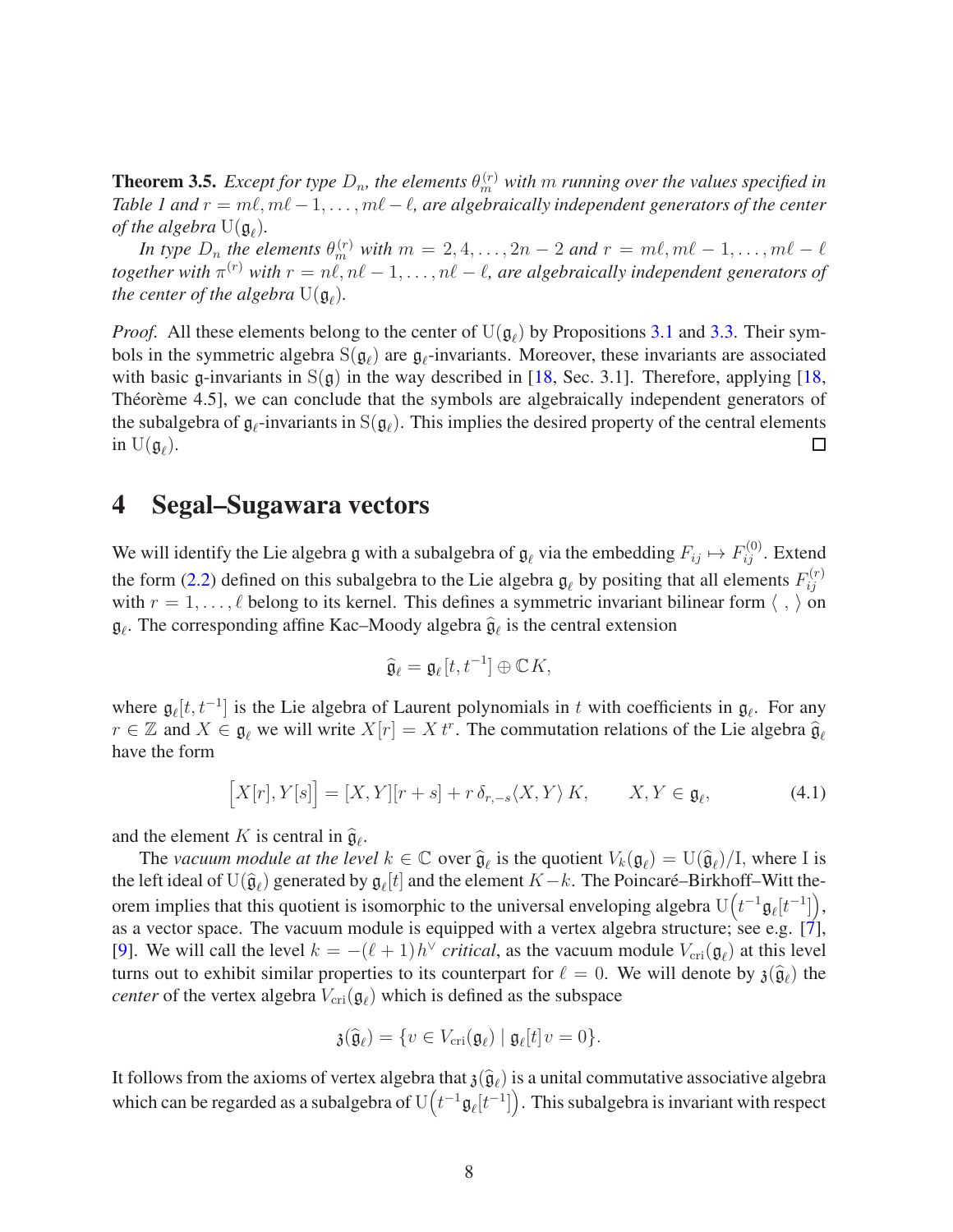to the *translation operator*  $T$  which is the derivation of the algebra  $U(t^{-1}\mathfrak{g}_{\ell}[t^{-1}])$  whose action on the generators is given by

<span id="page-8-1"></span>
$$
T: X[r] \mapsto -rX[r-1], \qquad X \in \mathfrak{g}_{\ell}, \quad r < 0. \tag{4.2}
$$

Any element of  $\mathfrak{z}(\hat{\mathfrak{g}}_{\ell})$  is called a *Segal–Sugawara vector*. By the Feigin–Frenkel theorem [\[6\]](#page-14-4), [\[7\]](#page-14-5), in the case  $\ell = 0$  the center  $\mathfrak{z}(\widehat{\mathfrak{g}})$  contains a *complete set of Segal–Sugawara vectors*  $S_1, \ldots, S_n$ , which means that the translations  $T^r S_p$  with  $r \geq 0$  and  $p = 1, \ldots, n (= \text{rank } \mathfrak{g})$  are algebraically independent generators of the algebra  $\chi(\hat{\mathfrak{g}})$ .

Our goal is to prove that this property is shared by the algebras  $\mathfrak{z}(\hat{\mathfrak{g}}_{\ell})$  for all  $\ell \geq 1$ . Note that this has already been proved in type *A* by Arakawa and Premet [\[1\]](#page-14-6) as a particular case of a more general theorem on affine vertex algebras associated with centralizers of nilpotent elements in g; see also [\[15\]](#page-15-7) for an explicit construction of a complete set of Segal–Sugawara vectors.

We begin by producing some families of Segal–Sugawara vectors for g*<sup>ℓ</sup>* and then will show how to choose a complete set of such vectors. As in Section [3,](#page-5-1) we will use the presentation of g associated with an arbitrary faithful representation  $\rho$ , given in Proposition [2.1.](#page-2-2) Introduce polynomials in *u* of the form

$$
\mathcal{F}(u) = F^{(0)}[-1] + F^{(1)}[-1]u + \cdots + F^{(\ell)}[-1]u^{\ell},
$$

where  $F^{(r)}[p]$  denotes the matrix

<span id="page-8-2"></span>
$$
F^{(r)}[p] = \sum_{i,j=1}^{N} F_{ij}^{(r)}[p] \otimes e_{ij}, \qquad p \in \mathbb{Z}.
$$
 (4.3)

Define elements  $\Theta_m^{(r)} \in V_{\text{cri}}(\mathfrak{g}_{\ell}) \cong \mathrm{U}\left(t^{-1}\mathfrak{g}_{\ell}[t^{-1}]\right)$  as the coefficients of the polynomial

$$
\operatorname{tr} \mathcal{F}(u)^m = \sum_r \Theta_m^{(r)} u^r.
$$

<span id="page-8-0"></span>**Proposition 4.1.** *Suppose that*  $\ell \geqslant 1$ *. Then all coefficients*  $\Theta_m^{(r)}$  *with the parameters*  $m \geqslant 1$  *and r* = *mℓ, mℓ* − 1*, . . . , mℓ* − *ℓ are Segal–Sugawara vectors for* g*<sup>ℓ</sup> .*

*Proof.* Since  $F_{ij}^{(0)}[0], F_{ij}^{(0)}[1]$  and  $F_{ij}^{(1)}[0]$  with  $1 \leq i, j \leq N$  are generators of the Lie algebra  $\mathfrak{g}_{\ell}[t]$ , it is sufficient to verify that they annihilate the elements  $\Theta_{m}^{(r)}$ . Using the matrix notation as in the proof of Proposition  $3.1$ , we derive from  $(2.5)$  that

$$
\left[F^{(0)}[0], \mathcal{F}(u)_1\right] = \left[\Omega_{01}, \mathcal{F}(u)_1\right].
$$

Hence,  $F^{(0)}[0]_0$  tr<sub>1</sub>  $\mathcal{F}(u)_1^m = 0$  in  $V_{\text{cri}}(\mathfrak{g}_{\ell})$  which follows in the same way as in the proof of Proposition [3.1.](#page-5-0) As in that proof, we also have

$$
u\left[F^{(1)}[0],\mathcal{F}(u)_1\right] = \left[\Omega_{01},\mathcal{F}(u)_1 - F^{(0)}[-1]_1\right],
$$

which implies that the degree of the polynomial  $F^{(1)}[0]_0$  tr<sub>1</sub>  $\mathcal{F}(u)_1^m$  in *u* is less than  $m\ell - \ell$ .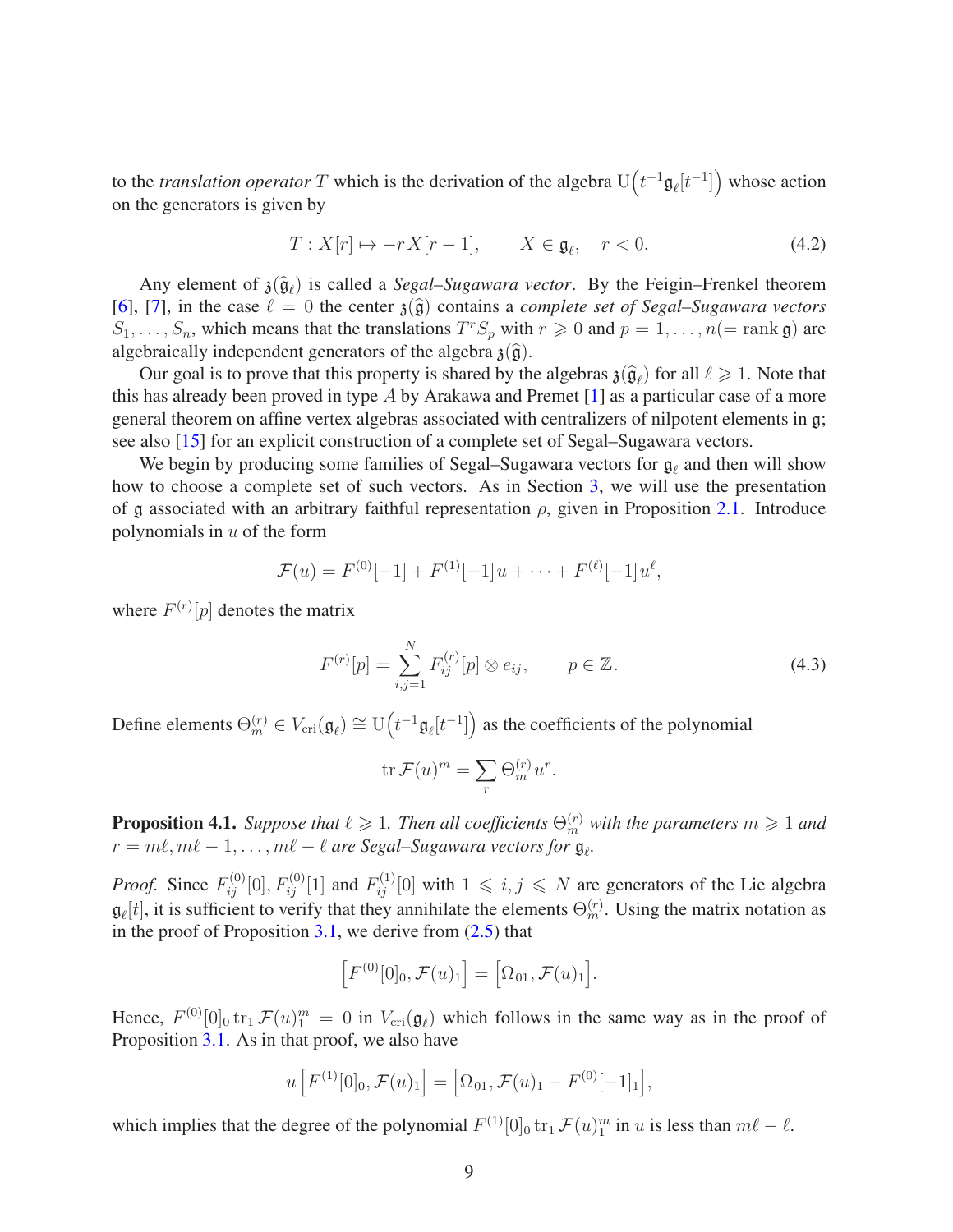Furthermore, as an immediate consequence of  $(2.7)$  and  $(4.1)$ , we obtain

$$
\[F^{(0)}[r]_0, F^{(0)}[s]_1\] = \[F^{(0)}[r+s]_0, \Omega_{01}\] + r \,\delta_{r,-s} \Omega_{01} K.
$$

Hence, for the remaining generators of  $\mathfrak{g}_{\ell}[t]$  we have

$$
\left[F^{(0)}[1]_0, \mathcal{F}(u)_1\right] = \left[\mathcal{F}(0, u)_0, \Omega_{01}\right] + \Omega_{01} K,
$$

where we used the notation

<span id="page-9-2"></span>
$$
\mathcal{F}(0, u) = F^{(0)}[0] + F^{(1)}[0]u + \dots + F^{(\ell)}[0]u^{\ell}.
$$
 (4.4)

Calculating in the vacuum module we then find

$$
F^{(0)}[1]_0 \operatorname{tr}_1 \mathcal{F}(u)_1^m = \sum_{i=1}^m \operatorname{tr}_1 \mathcal{F}(u)_1^{i-1} \Big( -\Omega_{01} \mathcal{F}(0, u)_0 + \mathcal{F}(0, u)_0 \Omega_{01} + \Omega_{01} K \Big) \mathcal{F}(u)_1^{m-i}.
$$

Observe that modulo a polynomial in *u* of degree less than *ℓ*, we can write

<span id="page-9-3"></span>
$$
\left[\mathcal{F}(0,u)_0,\mathcal{F}(u)_1\right] \equiv \left(\ell+1\right)\left[\Omega_{01},F^{(\ell)}[-1]_1u^{\ell}\right] \equiv \left(\ell+1\right)\left[\Omega_{01},\mathcal{F}(u)_1\right].\tag{4.5}
$$

Therefore,

<span id="page-9-0"></span>
$$
\mathcal{F}(0, u)_0 \mathcal{F}(u)_1^{m-i} \equiv (\ell+1) \left[ \Omega_{01}, \mathcal{F}(u)_1^{m-i} \right]
$$
\n(4.6)

modulo a polynomial in *u* of degree less than  $(m - i)\ell$ .

Now use the following general property of the partial transposition  $t_1$ :

<span id="page-9-1"></span>
$$
\text{tr}_1 XY = \text{tr}_1 X^{t_1} Y^{t_1}.
$$
\n(4.7)

Taking  $X = \mathcal{F}(u)_1^{i-1} \mathcal{F}(0, u)_0$  and  $Y = \Omega_{01} \mathcal{F}(u)_1^{m-i}$  we obtain

$$
\mathrm{tr}_1 \mathcal{F}(u)_1^{i-1} \mathcal{F}(0, u)_0 \Omega_{01} \mathcal{F}(u)_1^{m-i} = \mathrm{tr}_1 \left( \mathcal{F}(u)^{i-1} \right)_1^t \mathcal{F}(0, u)_0 \left( \mathcal{F}(u)^{m-i} \right)_1^t (\Omega_{01})^{t_1}.
$$

Applying the transposition to both sides of [\(4.6\)](#page-9-0) we get

$$
\mathcal{F}(0, u)_0 \left(\mathcal{F}(u)^{m-i}\right)_1^t \equiv (\ell+1) \left[\left(\mathcal{F}(u)^{m-i}\right)_1^t, \left(\Omega_{01}\right)^{t_1}\right].
$$

Thus, bringing the calculations together, we obtain the following relation in  $V_{\text{cri}}(\mathfrak{g}_{\ell})$  modulo a polynomial in *u* of degree less than  $m\ell - \ell$ :

$$
F^{(0)}[1]_0 \operatorname{tr}_1 \mathcal{F}(u)_1^m \equiv K \sum_{i=1}^m \operatorname{tr}_1 \mathcal{F}(u)_1^{i-1} \Omega_{01} \mathcal{F}(u)_1^{m-i} + (\ell+1) \sum_{i=1}^m \operatorname{tr}_1 \left( \mathcal{F}(u)_1^{i-1} \Omega_{01} \mathcal{F}(u)_1^{m-i} \Omega_{01} - \mathcal{F}(u)_1^{i-1} \Omega_{01}^2 \mathcal{F}(u)_1^{m-i} \right. - \left( \mathcal{F}(u)^{i-1} \right)_1^t (\Omega_{01})^{t_1} \left( \mathcal{F}(u)^{m-i} \right)_1^t (\Omega_{01})^{t_1} + \left( \mathcal{F}(u)^{i-1} \right)_1^t \left( \mathcal{F}(u)^{m-i} \right)_1^t \left( (\Omega_{01})^{t_1} \right)^2.
$$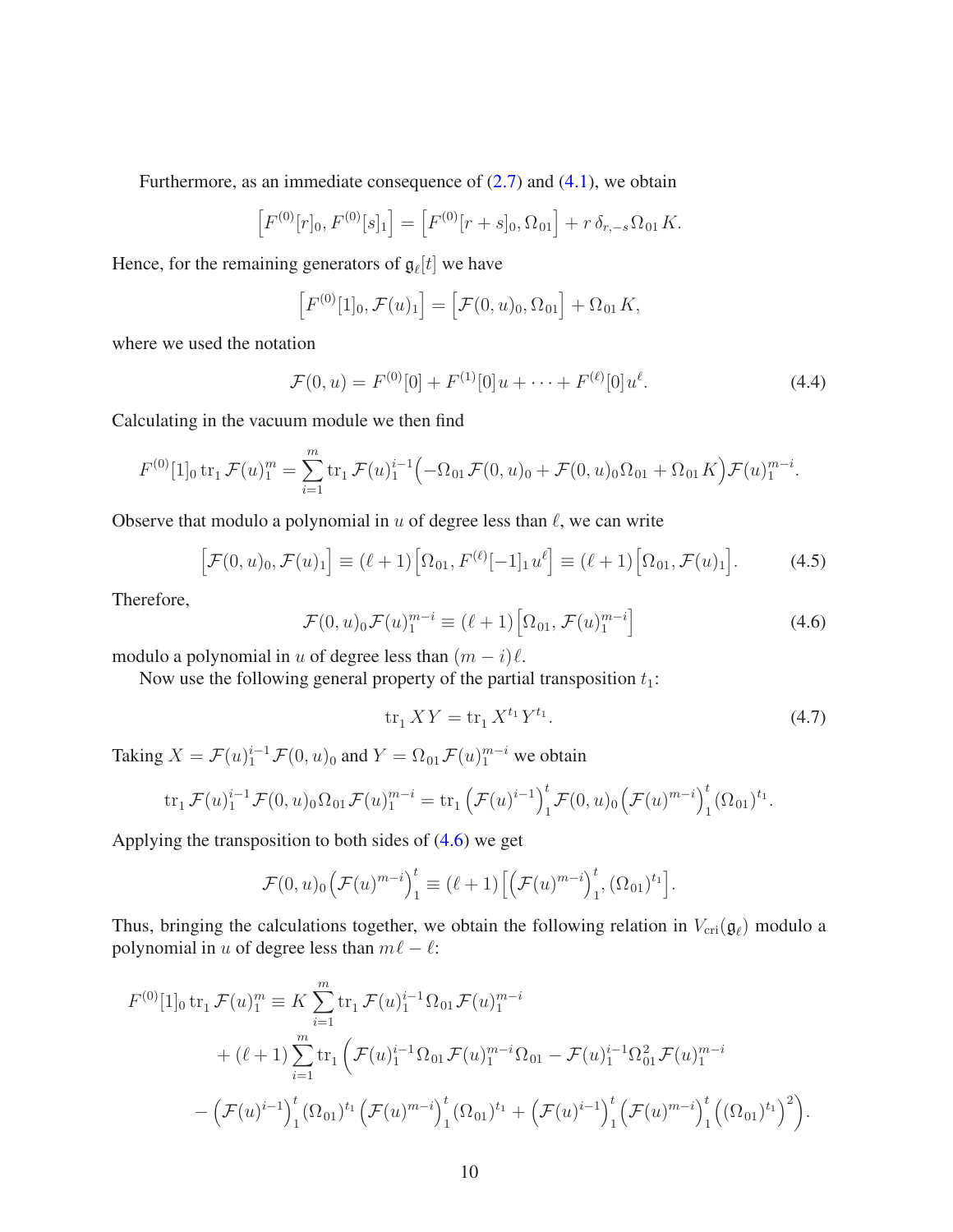The application of [\(4.7\)](#page-9-1) to the terms in the last line brings this expression to the form

$$
F^{(0)}[1]_0 \operatorname{tr}_1 \mathcal{F}(u)_1^m \equiv \sum_{i=1}^m \operatorname{tr}_1 \mathcal{F}(u)_1^{i-1} \left( K \Omega_{01} + (\ell+1) \left( \left( (\Omega_{01})^{t_1} \right)^2 \right)^{t_1} - (\ell+1) \Omega_{01}^2 \right) \mathcal{F}(u)_1^{m-i} + (\ell+1) \sum_{i=1}^m \operatorname{tr}_1 \left( \mathcal{F}(u)_1^{i-1} \Omega_{01} \mathcal{F}(u)_1^{m-i} \Omega_{01} - \Omega_{01} \mathcal{F}(u)_1^{i-1} \Omega_{01} \mathcal{F}(u)_1^{m-i} \right).
$$

Recall that  $K = -(\ell + 1)h^{\vee}$  at the critical level and so the first sum is zero. This follows from the identity

$$
\Omega_{01}^2 - \left( \left( (\Omega_{01})^{t_1} \right)^2 \right)^{t_1} + h^{\vee} \Omega_{01} = 0
$$

which is a consequence of relation [\(2.6\)](#page-2-3); we just need to apply  $\rho \otimes 1$  to its both sides and note that  $\Omega_{01} = -(\rho \otimes 1)(F)$ .

The second sum is a polynomial in *u* of degree at most  $m\ell - \ell$ . It remains to verify that the coefficient of  $u^{m\ell-\ell}$  in the sum is zero. This coefficient equals

<span id="page-10-1"></span>
$$
\sum_{i=1}^{m} \text{tr}_1\left(\Phi_1^{i-1} \Omega_{01} \Phi_1^{m-i} \Omega_{01} - \Omega_{01} \Phi_1^{i-1} \Omega_{01} \Phi_1^{m-i}\right),\tag{4.8}
$$

where we set  $\Phi = F^{(\ell)}[-1]$  for brevity. In the algebra

$$
\mathrm{U}(\widehat{\mathfrak{g}}_{\ell})\otimes \mathrm{End}\,\mathbb{C}^N\otimes \mathrm{End}\,\mathbb{C}^N\otimes \mathrm{End}\,\mathbb{C}^N
$$

with the tensor factors  $\text{End } \mathbb{C}^N$  labelled by 0, 1 and 2 we can write

$$
\operatorname{tr}_1 \Omega_{01} \Phi_1^{i-1} \Omega_{01} \Phi_1^{m-i} = \operatorname{tr}_{1,2} \Omega_{01} \Phi_1^{i-1} \Omega_{01} \Phi_2^{m-i} P_{12},
$$

where

<span id="page-10-0"></span>
$$
P_{12} = \sum_{i,j=1}^{N} e_{ij} \otimes e_{ji}
$$
 (4.9)

is the permutation operator. We have used the relation  $\Phi_2^{m-i}P_{12} = P_{12}\Phi_1^{m-i}$  and observed that  $\text{tr}_2 P_{12} = 1$ . Since  $\ell \geq 1$ , the matrix elements of the matrix  $\Phi$  pairwise commute and so

$$
\operatorname{tr}_{1,2} \Omega_{01} \Phi_1^{i-1} \Omega_{01} \Phi_2^{m-i} P_{12} = \operatorname{tr}_{1,2} \Phi_2^{m-i} \Omega_{01} \Phi_1^{i-1} \Omega_{01} P_{12} = \operatorname{tr}_{1,2} \Phi_2^{m-i} P_{12} \Omega_{02} \Phi_2^{i-1} \Omega_{02}
$$

which equals

$$
\operatorname{tr}_2 \Phi_2^{m-i} \Omega_{02} \Phi_2^{i-1} \Omega_{02} = \operatorname{tr}_1 \Phi_1^{m-i} \Omega_{01} \Phi_1^{i-1} \Omega_{01}.
$$

Thus, the expression [\(4.8\)](#page-10-1) is zero so that  $F^{(0)}[1]_0$  tr<sub>1</sub>  $\mathcal{F}(u)_1^m$  is a polynomial in *u* of degree less than  $m\ell - \ell$ .  $\Box$ 

*Remark* 4.2. Proposition [4.1](#page-8-0) does not hold under the assumption  $\ell = 0$ ; see e.g. [\[14,](#page-15-3) Secs 7.1, 8.2 and 8.4] for counterexamples in classical types.  $\Box$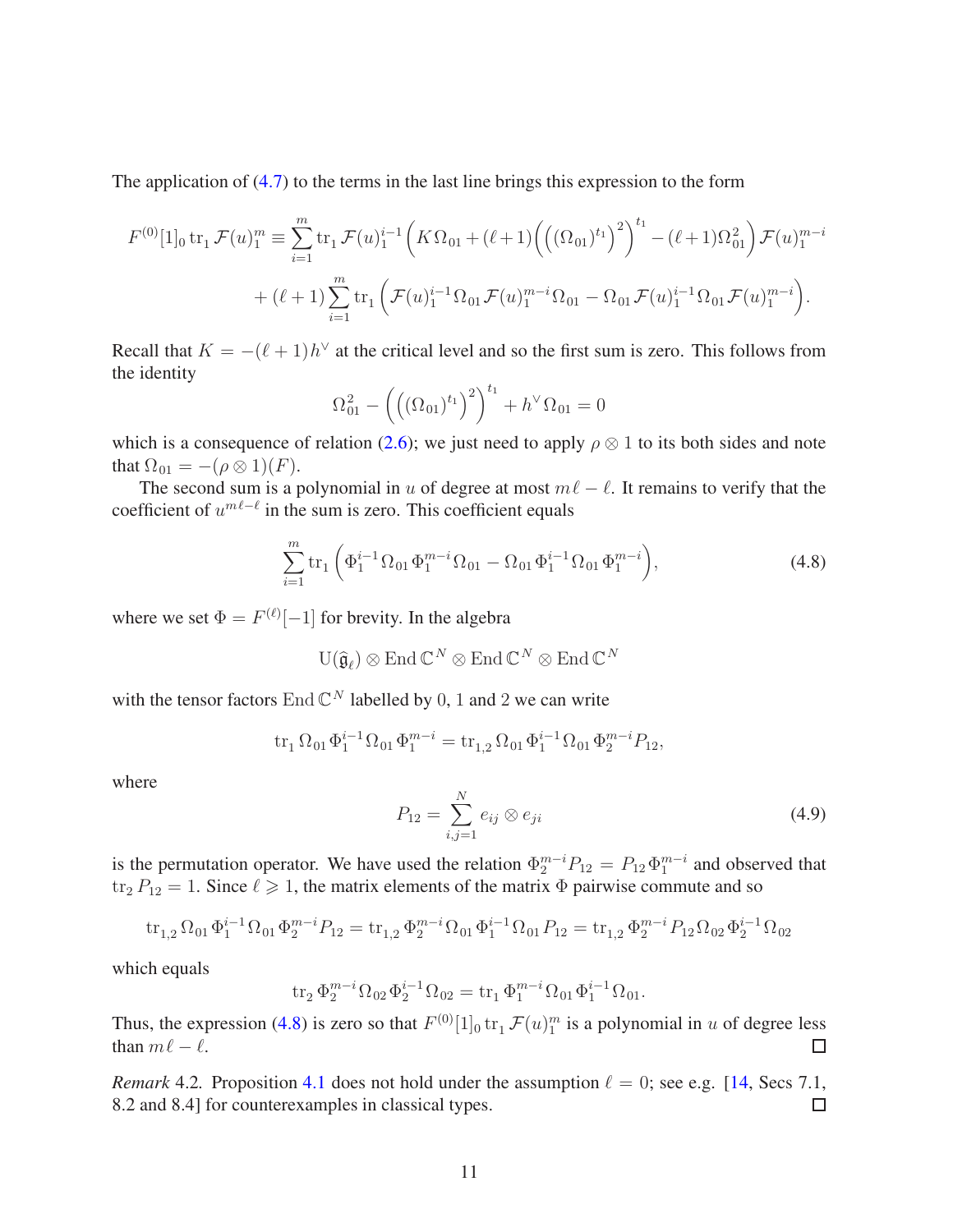Consider now the orthogonal Lie algebra  $g = o_{2n}$  with its presentation used in Section [3.](#page-5-1) Define elements  $\Pi^{(r)} \in V_{\text{cri}}(\mathfrak{g}_{\ell})$  as the coefficients of the *Pfaffian* of the matrix  $\mathcal{F}(u)$ 

$$
\text{Pf }\mathcal{F}(u) = \sum_{r} \Pi^{(r)} u^{r},
$$

where Pf  $\mathcal{F}(u)$  is given by formula [\(3.1\)](#page-6-2) applied to the matrix  $\mathcal{F}(u)$ .

<span id="page-11-0"></span>**Proposition 4.3.** All coefficients  $\Pi^{(r)}$  with  $r = n\ell, n\ell-1, \ldots, n\ell-\ell$  are Segal–Sugawara vectors *for* g*<sup>ℓ</sup> .*

*Proof.* Given any permutation  $\pi \in \mathfrak{S}_{2n}$ , the mapping

$$
F_{ij}^{(r)}[p] \mapsto F_{\pi(i)\,\pi(j)}^{(r)}[p], \qquad K \mapsto K
$$

defines an automorphism of the Lie algebra  $\hat{g}_{\ell}$ . Therefore, it is sufficient to verify that the elements  $F_{12}^{(0)}[0], F_{12}^{(1)}[0]$  and  $F_{12}^{(0)}[1]$  acting in the vacuum module  $V_{\text{cri}}(\mathfrak{g}_{\ell})$  annihilate the given coefficients  $\Pi^{(r)}$ . The argument for the first two elements is a straightforward calculation with the use of the commutation relations involving the entries of the matrix  $\mathcal{F}(u) = [\mathcal{F}_{ij}(u)],$ 

$$
\left[F_{ij}^{(0)}[0], \mathcal{F}_{kl}(u)\right] = \delta_{kj} \mathcal{F}_{il}(u) - \delta_{il} \mathcal{F}_{kj}(u) - \delta_{ki} \mathcal{F}_{jl}(u) + \delta_{jl} \mathcal{F}_{ki}(u)
$$

and

$$
u[F_{ij}^{(1)}[0], \mathcal{F}_{kl}(u) = [\mathcal{F}_{ij}^{(0)}, \mathcal{F}_{kl}(u) - F_{kl}^{(0)}[-1]];
$$

cf. the case  $\ell = 0$  in [\[14,](#page-15-3) Proposition 8.1.4]. For the remaining element we use the relations

$$
\[F_{ij}^{(0)}[1], \mathcal{F}_{kl}(u)\] = \delta_{kj} \mathcal{F}_{il}(0, u) - \delta_{il} \mathcal{F}_{kj}(0, u) - \delta_{ki} \mathcal{F}_{jl}(0, u) + \delta_{jl} \mathcal{F}_{ki}(0, u) + K(\delta_{kj} \delta_{il} - \delta_{ki} \delta_{jl})
$$

involving the entries of the matrix  $(4.4)$ . Consider first the summands in formula  $(3.1)$  for the matrix  $\mathcal{F}(u)$  with  $\sigma(1) = 1$  and  $\sigma(2) = 2$ . In the vacuum module we have

$$
F_{12}^{(0)}[1]\mathcal{F}_{12}(u)\mathcal{F}_{\sigma(3)\sigma(4)}(u)\ldots\mathcal{F}_{\sigma(2n-1)\sigma(2n)}(u)=-K\mathcal{F}_{\sigma(3)\sigma(4)}(u)\ldots\mathcal{F}_{\sigma(2n-1)\sigma(2n)}(u).
$$

Furthermore, let  $\tau \in A_{2n}$  with  $\tau(2) > 2$ . Then  $\tau(3) = 2$  and  $\tau(4) > 2$  and so

$$
F_{12}^{(0)}[1] \mathcal{F}_{1\tau(2)}(u) \mathcal{F}_{2\tau(4)}(u) \ldots \mathcal{F}_{\tau(2n-1)\tau(2n)}(u) = -\mathcal{F}_{2\tau(2)}(0, u) \mathcal{F}_{2\tau(4)}(u) \ldots \mathcal{F}_{\tau(2n-1)\tau(2n)}(u).
$$

Considering this expression modulo a polynomial in *u* of degree less that *nℓ* − *ℓ*, we may apply relations [\(4.5\)](#page-9-3) to conclude that the expression coincides with

$$
(\ell+1)\mathcal{F}_{\tau(2)\tau(4)}(u)\ldots\mathcal{F}_{\tau(2n-1)\tau(2n)}(u).
$$

Suppose now that  $\sigma \in A_{2n}$  in an element with the fixed values  $\sigma(1) = 1$  and  $\sigma(2) = 2$ , and calculate the coefficient of the monomial

$$
\mathcal{F}_{\sigma(3)\sigma(4)}(u)\ldots\mathcal{F}_{\sigma(2n-1)\sigma(2n)}(u)
$$

in the expansion of  $F_{12}^{(0)}[1]$  Pf  $\mathcal{F}(u)$  modulo a polynomial in *u* of degree less that  $n\ell - \ell$ . Essentially the same calculation was already performed in the case  $\ell = 0$  in [\[14,](#page-15-3) Proposition 8.1.4] showing that the coefficient equals  $-K-(\ell+1)(2n-2)$ , which is zero at the critical level since  $h^{\vee} = 2n - 2.$  $\Box$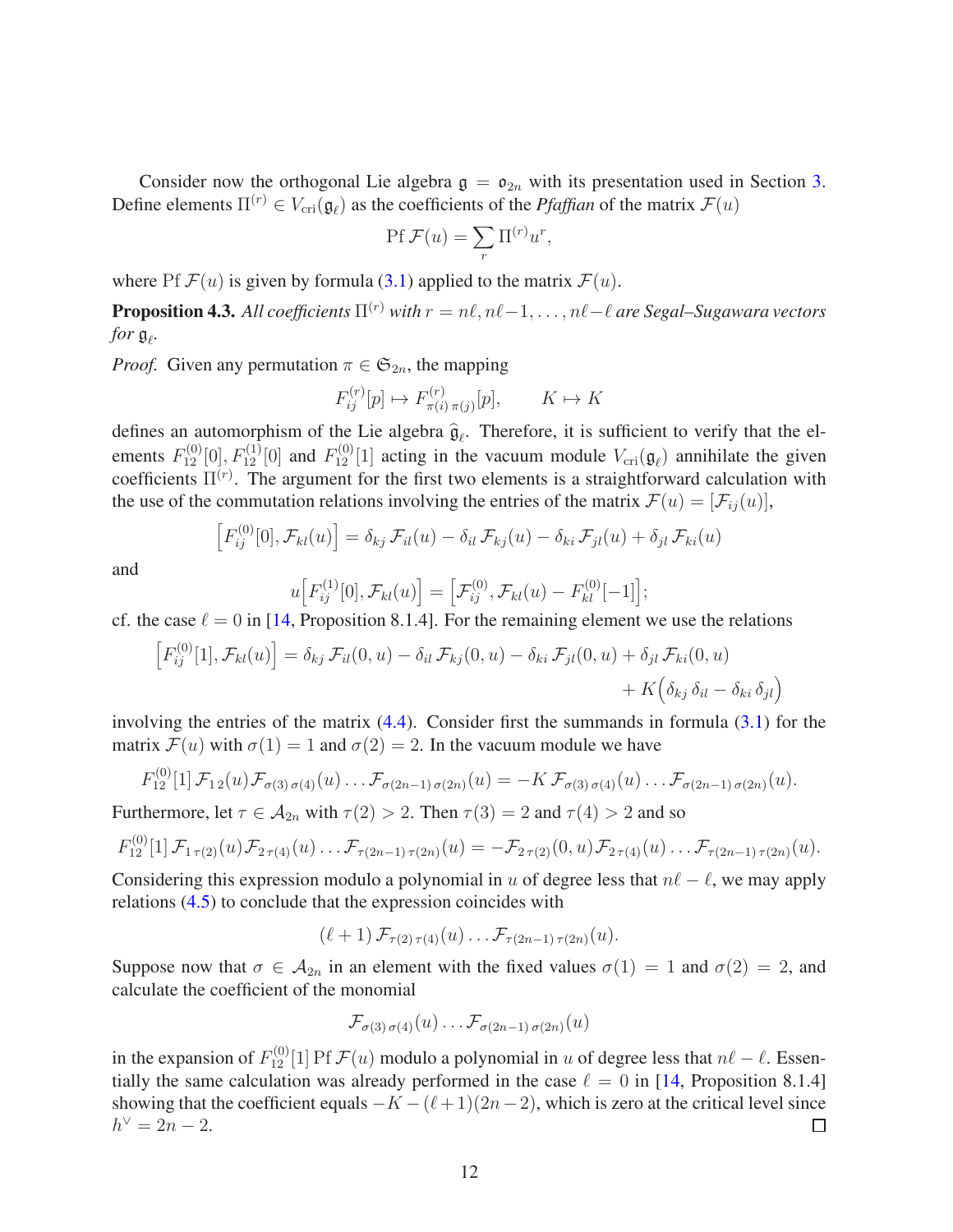Now let g be an arbitrary simple Lie algebra and suppose that  $\rho$  is the lowest-dimension representation of g. The next theorem shows that a natural extension of the Feigin–Frenkel theorem [\[6\]](#page-14-4) holds for the Lie algebra  $\mathfrak{g}_{\ell}$  with  $\ell \geq 1$ ; that is, the center  $\mathfrak{z}(\hat{\mathfrak{g}}_{\ell})$  is an algebra of polynomials.

**Theorem 4.4.** *Except for type*  $D_n$ , the elements  $\Theta_m^{(r)}$  with  $m$  *running over the values specified in Table 1 and r* = *mℓ, mℓ*−1*, . . . , mℓ*−*ℓ, form a complete set of Segal–Sugawara vectors for the Lie algebra* g*<sup>ℓ</sup> .*

*In type*  $D_n$  *the elements*  $\Theta_m^{(r)}$  *with*  $m = 2, 4, \ldots, 2n - 2$  *and*  $r = m\ell, m\ell - 1, \ldots, m\ell - \ell$ *together with* Π (*r*) *with r* = *nℓ, nℓ* − 1*, . . . , nℓ* − *ℓ, form a complete set of Segal–Sugawara vectors for the Lie algebra* g*<sup>ℓ</sup> .*

*Proof.* All elements are Segal–Sugawara vectors by Propositions [4.1](#page-8-0) and [4.3.](#page-11-0) We need to show that all the shifted vectors  $T^s \Theta_m^{(r)}$  (together with  $T^s \Pi^{(r)}$  in type  $D_n$ ) with  $s \geq 0$  are algebraically independent generators of the algebra  $\mathfrak{z}(\hat{\mathfrak{g}}_{\ell})$ . We will follow the approach which was used for the case  $\ell = 0$ ; cf. [\[7,](#page-14-5) Secs 3.3 and 3.4] and [\[14,](#page-15-3) Sec. 6.3].

Regard  $V_{\text{cri}}(\mathfrak{g}_{\ell})$  as a  $\mathfrak{g}_{\ell}[t]$ -module obtained by restriction of the action of  $\hat{\mathfrak{g}}_{\ell}$  to the subalgebra  $\mathfrak{g}_{\ell}[t]$ . By identifying the vector space  $V_{\text{cri}}(\mathfrak{g}_{\ell})$  with the algebra  $U(t^{-1}\mathfrak{g}_{\ell}[t^{-1}])$  and using its canonical filtration, equip the associated graded space  $gr V_{\text{cri}}(\mathfrak{g}_{\ell})$  with the structure of a  $\mathfrak{g}_{\ell}[t]$ -module. As a vector space, gr  $V_{\text{cri}}(\mathfrak{g}_{\ell})$  will be identified with the symmetric algebra  $S(t^{-1}\mathfrak{g}_{\ell}[t^{-1}])$ . The action of  $\mathfrak{g}_{\ell}[t]$  on  $S(t^{-1}\mathfrak{g}_{\ell}[t^{-1}])$  is obtained by extending the adjoint representation of  $\mathfrak{g}_{\ell}[t]$  on  $\mathfrak{g}_{\ell}[t, t^{-1}]/\mathfrak{g}_{\ell}[t] \cong t^{-1} \mathfrak{g}_{\ell}[t^{-1}]$  to the symmetric algebra.

The symbols  $\overline{\Theta}_m^{(r)}$  of the Segal–Sugawara vectors  $\Theta_m^{(r)}$  (and the symbols  $\overline{\Pi}^{(r)}$  of the Segal– Sugawara vectors  $\Pi^{(r)}$  in type  $D_n$ ) belong to the subalgebra  $S(t^{-1}\mathfrak{g}_{\ell}[t^{-1}])^{\mathfrak{g}_{\ell}[t]}$  of  $\mathfrak{g}_{\ell}[t]$ -invariants in  $S(t^{-1}g_\ell[t^{-1}])$ . The translation operator defined in [\(4.2\)](#page-8-1) induces a derivation of the symmetric algebra which we will also denote by *T*. We only need to verify that all the shifts  $T^s\overline{\Theta}_m^{(r)}$ *m* (together with  $T^s \overline{\Pi}^{(r)}$  in type  $D_n$ ) with  $s \geq 0$  are algebraically independent generators of the algebra of invariants.

For the rest of the proof we will work with the symmetric algebra and so we will keep the same notation  $F_{ij}^{(r)}[-p-1]$  with  $p \geqslant 0$  for the images of these elements of the enveloping algebra in the associated graded algebra  $S(t^{-1}g_\ell[t^{-1}])$ . Furthermore, we will only consider the elements  $\overline{\Theta}_m^{(r)}$ ; the extension to the Pfaffian-type invariants in type  $D_n$  will then be obvious.

Using matrices [\(4.3\)](#page-8-2), introduce power series in a variable *z* by

<span id="page-12-0"></span>
$$
\mathcal{F}^{(r)}(z) = \sum_{p=0}^{\infty} F^{(r)}[-p-1]z^p
$$
\n(4.10)

and write the series

<span id="page-12-1"></span>
$$
\overline{\Theta}_m(z, u) = \text{tr}\left(\mathcal{F}^{(0)}(z) + \dots + \mathcal{F}^{(\ell)}(z)u^{\ell}\right)^m \tag{4.11}
$$

as a polynomial in *u*,

$$
\overline{\Theta}_m(z, u) = \sum_r \overline{\Theta}_m^{(r)}(z) u^r.
$$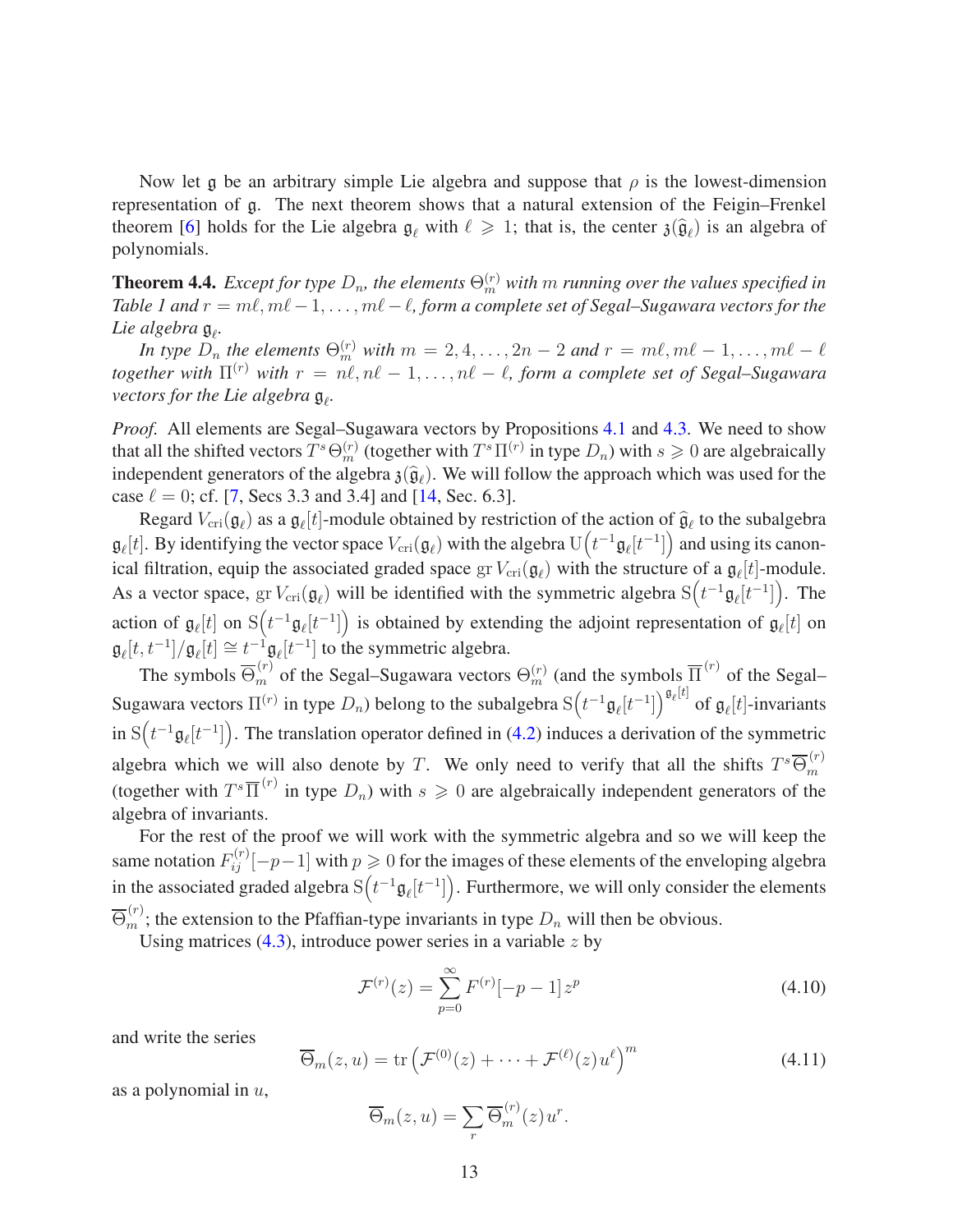The element  $T^s \overline{\Theta}_m^{(r)}$  then equals *s*! times the coefficient of  $z^s$  in the series  $\overline{\Theta}_m^{(r)}(z)$ .

On the other hand, we can use the non-degenerate invariant symmetric bilinear form on the Lie algebra g*<sup>ℓ</sup>* defined by

$$
\langle X_0 + X_1 v + \dots + X_\ell v^\ell, Y_0 + Y_1 v + \dots + Y_\ell v^\ell \rangle_\ell = \langle X_0, Y_\ell \rangle + \dots + \langle X_\ell, Y_0 \rangle
$$

to identify the  $\mathfrak{g}_{\ell}[t]$ -module  $t^{-1}\mathfrak{g}_{\ell}[t^{-1}]$  with the restricted dual  $\mathfrak{g}_{\ell}[t]^*$ . Namely, we will use the isomorphism such that for any  $X, Y \in \mathfrak{g}_{\ell}$  and all values  $p, s \geq 0$  the image of the element  $X[-p-1] \in t^{-1} \mathfrak{g}_{\ell}[t^{-1}]$  is the functional whose value on  $Y[s] \in \mathfrak{g}_{\ell}[t]$  equals  $\delta_{ps} \langle X, Y \rangle_{\ell}$ . Denote the image of the matrix  $F^{(r)}[-p-1]$  under this isomorphism by  $\mathcal{X}^{(\ell-r)}[p]$ , and the corresponding image of the series [\(4.10\)](#page-12-0) by  $\mathcal{X}^{(\ell-r)}(z)$ . Accordingly, the image of the series [\(4.11\)](#page-12-1) will then be written as

$$
\mathcal{T}_m(z, u) = \text{tr}\left(\mathcal{X}^{(\ell)}(z) + \cdots + \mathcal{X}^{(0)}(z)u^{\ell}\right)^m
$$

so that

$$
u^{-m\ell}\mathcal{T}_m(z,u)=\text{tr}\left(\mathcal{X}^{(0)}(z)+\cdots+\mathcal{X}^{(\ell)}(z)u^{-\ell}\right)^m.
$$

Expand this as a polynomial in  $u^{-1}$ 

$$
\text{tr}\left(\mathcal{X}^{(0)}(z) + \dots + \mathcal{X}^{(\ell)}(z)u^{-\ell}\right)^m = \sum_{r\geq 0} \mathcal{T}_m^{(r)}(z)u^{-r}
$$

thus defining the power series

$$
\mathcal{T}_m^{(r)}(z) = \sum_{s=0}^{\infty} \mathcal{T}_m^{(r)}[s] z^s.
$$

By identifying  $S(g_\ell[t]^*)$  with the algebra of polynomial functions Fun  $g_\ell[t]$  on  $g_\ell[t]$  we come to proving that all coefficients of the series  $\mathcal{T}_m^{(r)}(z)$  with *m* running over the values specified in Table 1 and  $r = 0, 1, \ldots, \ell$  are algebraically independent generators of the algebra of  $\mathfrak{g}_{\ell}[t]$ invariants of Fun g*<sup>ℓ</sup>* [*t*]. It is sufficient to establish the corresponding property for each truncated algebra  $g_{\ell,\ell'}$  defined as the quotient of  $g_{\ell}[t]$  by the ideal  $t^{\ell'+1}g_{\ell}[t]$ . More precisely, we need to show that for any nonnegative integer  $\ell'$ , the coefficients  $\mathcal{T}_m^{(r)}[s]$  with the same conditions on  $m$ and  $r$  as above, and with  $s$  taking the values  $0, 1, \ldots, \ell'$ , are algebraically independent generators of the algebra of  $\mathfrak{g}_{\ell,\ell'}$ -invariants of Fun  $\mathfrak{g}_{\ell,\ell'}$ . Writing the definition of the coefficients  $\mathcal{T}_m^{(r)}[s]$  in the form

$$
\text{tr}\left(\sum_{r=0}^{\ell}\sum_{p=0}^{\ell'}\mathcal{X}^{(r)}[p]z^pu^{-r}\right)^m = \sum_{r,s\geqslant 0}\mathcal{T}^{(r)}_m[s]z^su^{-r},
$$

observe that the required property of these coefficients holds by [\[12,](#page-14-0) Theorem 5.4(b)]. This follows since the traces  $\text{tr }\mathcal{X}^m$  with  $m$  running over the values specified in Table 1, are algebraically independent generators of the algebra of  $\mathfrak g$ -invariants of Fun  $\mathfrak g$ , where X denotes the image of the matrix *F* under the isomorphism  $S(g) \cong \text{Fun } g$  defined by the form [\(2.2\)](#page-2-0).  $\Box$ 

### Acknowledgements

I am grateful to Oksana Yakimova for providing very useful answers to my questions. The support of the Australian Research Council, grant DP180101825 is acknowledged.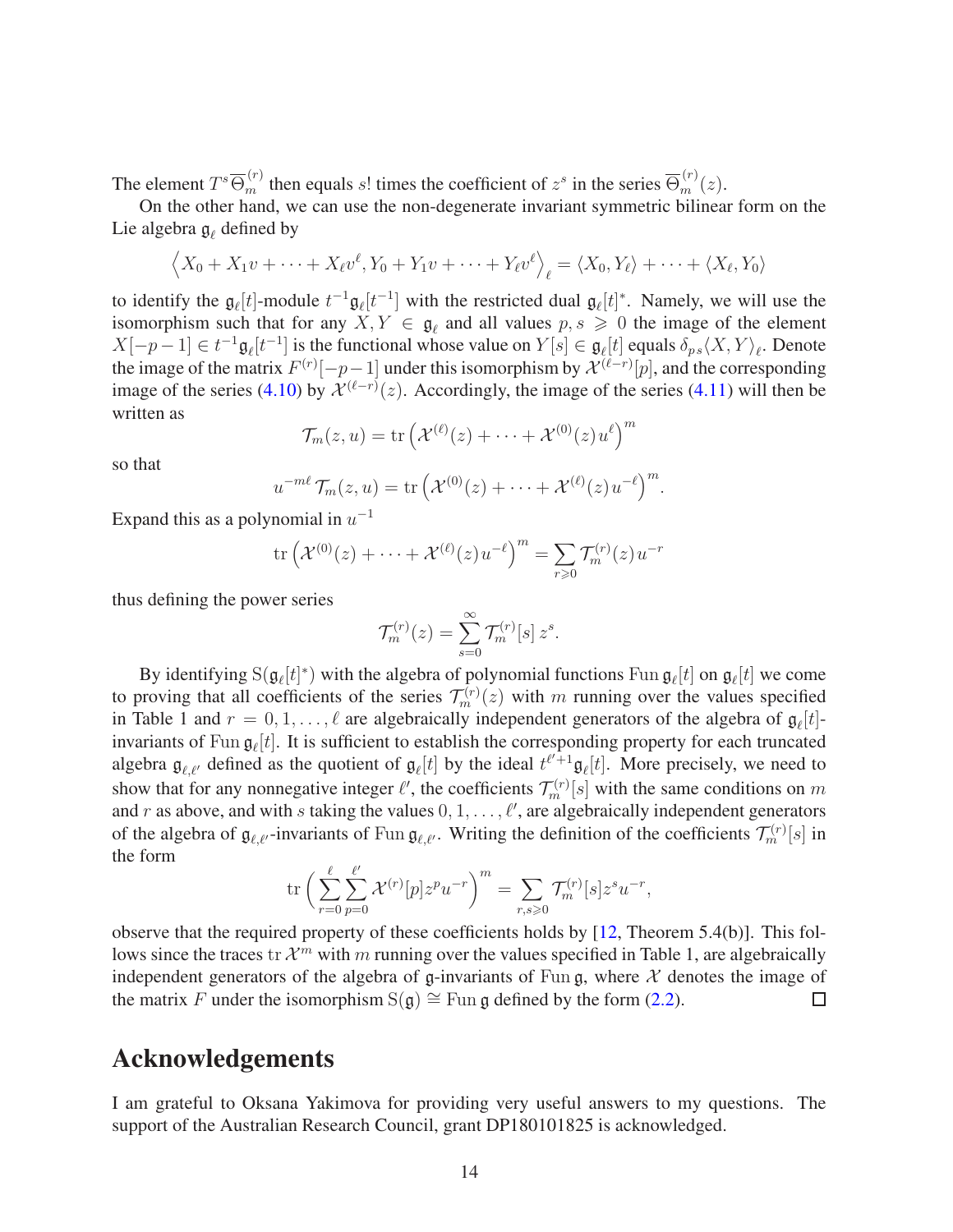## Data Availability

The data that supports the findings of this study are available within the article.

### <span id="page-14-6"></span>References

- <span id="page-14-10"></span>[1] T. Arakawa and A. Premet, *Quantizing Mishchenko–Fomenko subalgebras for centralizers via affine W-algebras*, Trans. Mosc. Math. Soc. 78 (2017), 217–234.
- <span id="page-14-11"></span>[2] F. Berdjis, *A criterion for completeness of Casimir operators*, J. Math. Phys. 22 (1981), 1851–1856.
- <span id="page-14-3"></span>[3] F. Berdjis and E. Beslmüller, *Casimir operators for F*4*, E*6*, E*7*, and E*8, J. Math. Phys. 22 (1981), 1857–1860.
- <span id="page-14-9"></span>[4] J. Brown and J. Brundan, *Elementary invariants for centralizers of nilpotent matrices*, J. Aust. Math. Soc. 86 (2009), 1–15.
- <span id="page-14-4"></span>[5] H. S. M. Coxeter, *The product of the generators of a finite group generated by reflections*, Duke Math. J. 18 (1951), 765–782.
- <span id="page-14-5"></span>[6] B. Feigin and E. Frenkel, *Affine Kac–Moody algebras at the critical level and Gelfand– Dikii algebras*, Int. J. Mod. Phys. A7, Suppl. 1A (1992), 197–215.
- <span id="page-14-1"></span>[7] E. Frenkel, *Langlands correspondence for loop groups*, Cambridge Studies in Advanced Mathematics, 103. Cambridge University Press, Cambridge, 2007.
- <span id="page-14-12"></span>[8] F. Geoffriau, *Homomorphisme de Harish-Chandra pour les algèbres de Takiff généralisées*, J. Algebra 171 (1995), 444–456.
- [9] V. Kac, *Vertex algebras for beginners*, University Lecture Series, 10. American Mathematical Society, Providence, RI, 1997.
- <span id="page-14-7"></span>[10] D. Kuin′ , *Poincaré polynomials of certain compact homogeneous spaces*, Soviet Math. Dokl. 6 (1965), 115–119.
- <span id="page-14-8"></span>[11] D. Kuin', The Poincaré polynomials of compact homogeneous Riemannian spaces with *irreducible stationary group* (Russian), Trudy Semin. Vektor. Tenzor. Analizu 14 (1968), 33–93.
- <span id="page-14-0"></span>[12] T. Macedo and A. Savage, *Invariant polynomials on truncated multicurrent algebras*, J. Pure Appl. Algebra 223 (2019), 349–368.
- <span id="page-14-2"></span>[13] A. I. Molev, *Casimir elements for certain polynomial current Lie algebras*, in "Group 21, Physical Applications and Mathematical Aspects of Geometry, Groups, and Algebras," Vol. 1, (H.-D. Doebner, W. Scherer, P. Nattermann, Eds). World Scientific, Singapore, 1997, 172–176.